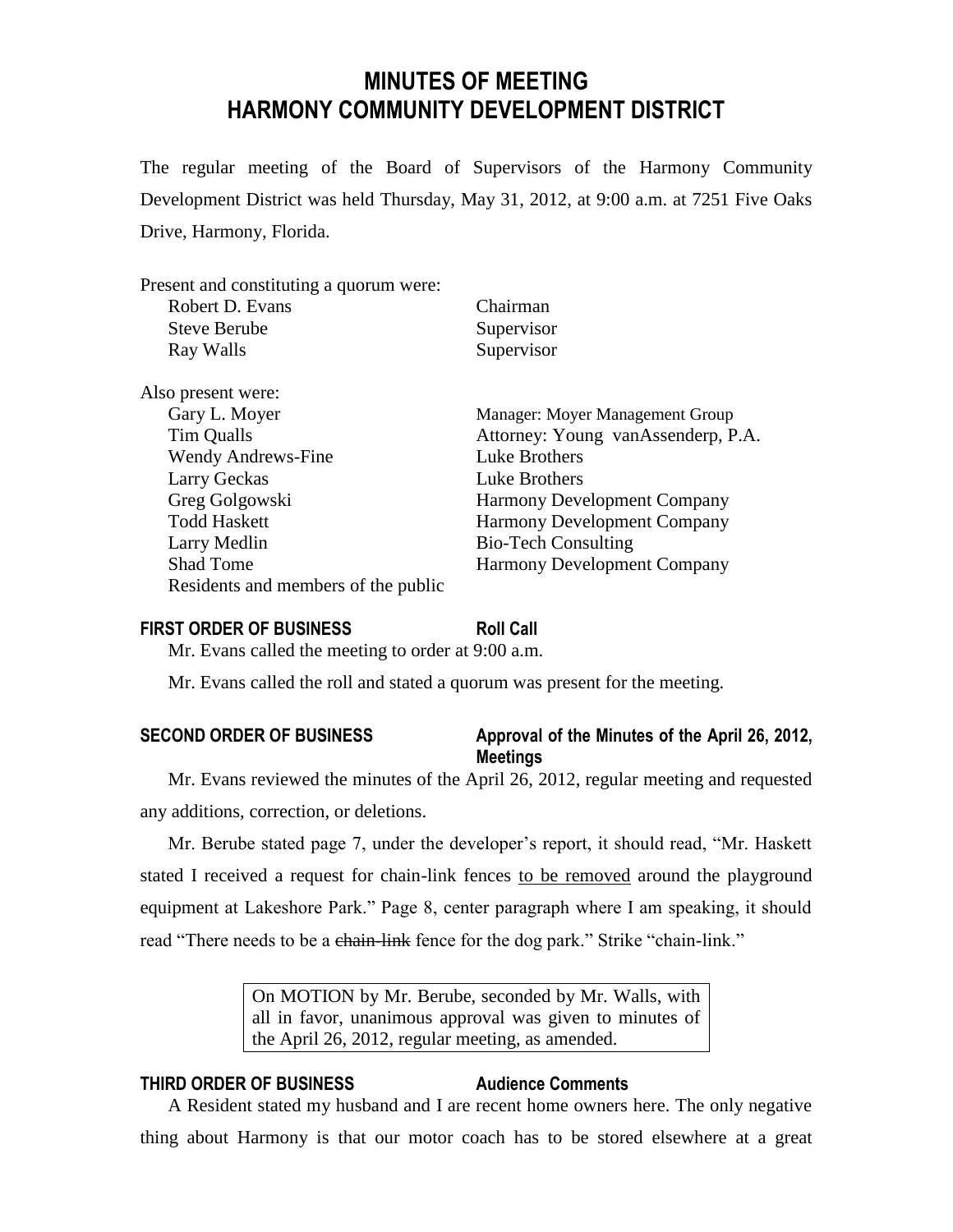expense. I would like for you to consider something like that here at Harmony. We would rather give our money to Harmony than some stranger. I would ask that it be considered. In meeting other home owners, I have learned that other home owners are also interested in something like this. My husband is more than willing to make any work effort that would be involved. We were thinking of some place over by Cat Lake, that small fenced area that needs some work. We are both retired, so we have the time.

Mr. Evans stated the District has limited property that it owns, which is only parks, landscaped areas, or recreational facilities. We have limited area in which to implement something of that nature. Your comments are well noted.

The Resident asked is there another arena that I can contact?

Mr. Evans stated not within the power of this body?

The Resident asked does the CDD have any control over that particular property I referenced?

Mr. Evans stated the CDD does not own that property.

The Resident stated I need to contact the owner of that property, then.

Mr. Evans stated you will run into a lot of other issues, such as zoning and whether or not it can be utilized for something of a commercial nature. The property you are referring to is probably owned by the developer. If it is zoned residential, they are still governed by the same rules as under the HOA as far as what can and cannot be utilized. Therein is your challenge.

The Resident stated we had looked at so many communities that did offer it, even at no charge. That is where our disappointment lies because we did shop around a great deal before deciding on Harmony. Unfortunately, we thought we could do something like that here. Is it a dead issue?

Mr. Evans stated it is within the CDD.

# **FOURTH ORDER OF BUSINESS Subcontractor Reports A. Aquatic Plant Maintenance – Bio-Tech Consulting**

Mr. Medlin reviewed the monthly aquatic plant maintenance report as contained in the agenda package and is available for public review in the District Office during normal business hours.

Mr. Medlin stated there will be two treatments in May, one on the  $14<sup>th</sup>$  and the second one today. Those treatments are primarily focused on the buffer around the ponds. We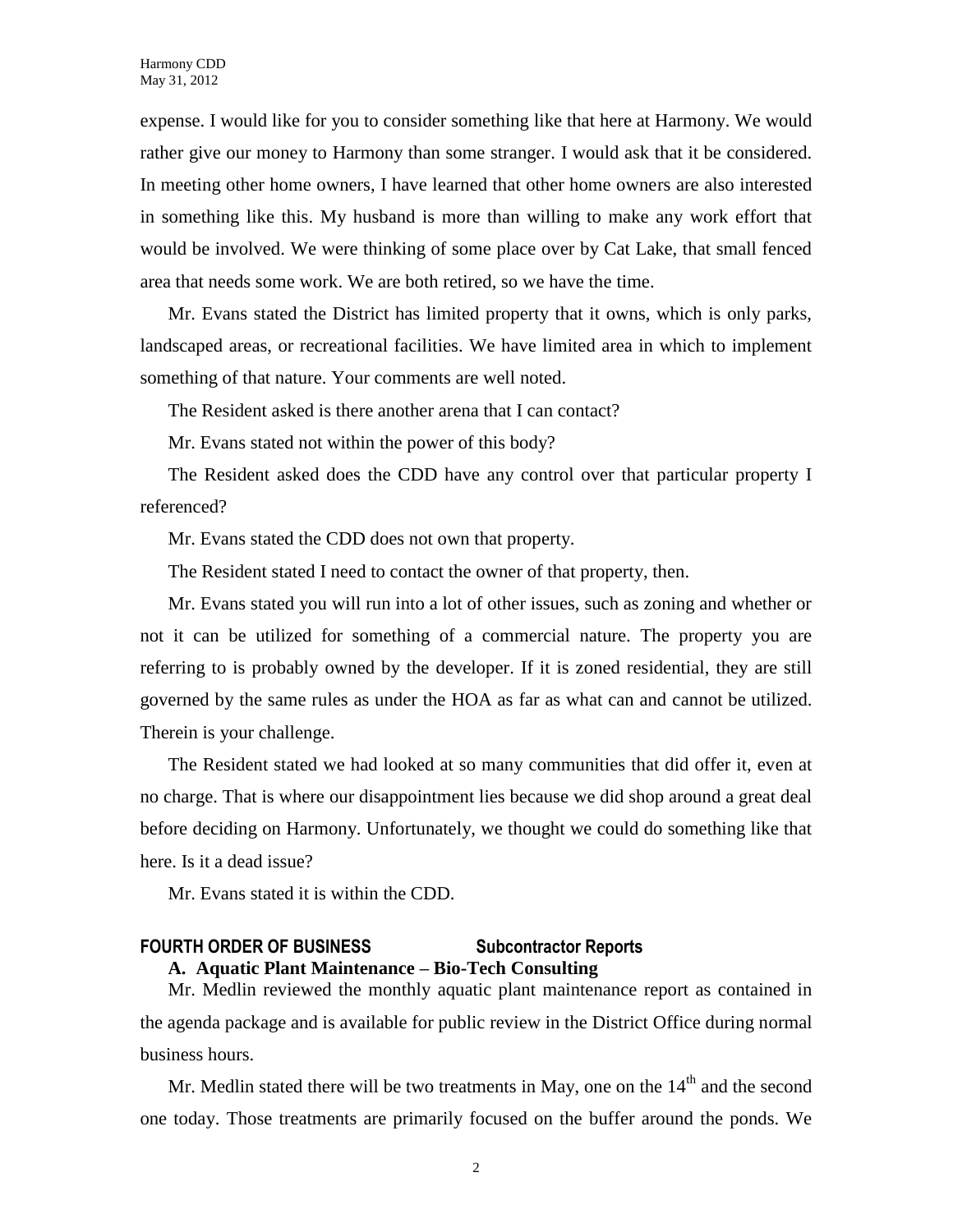have had quite a bit of cogon grass spreading around, which is a really bad grass. I will have to spray it, and you will see some dead patches on some ponds, especially on the golf course, not as much in the residential line of sight. Today's treatment will continue with that focus, and I will also check all the outfall structures to make sure, with the tropical season upon us, that the water continues to flow offsite.

Mr. Berube stated last month, we discussed our treatment plan. Mr. Evans raised the fact that we would rather be proactive than reactive. I think we are reactive in all of our treatments. I believe it is hard to be proactive because you cannot treat something that does not exist already. Is that correct?

Mr. Medlin stated that is correct.

Mr. Berube stated we truly are reactive in what we do. When algae show up, Mr. Medlin sprays it. When cogon grass shows up, he sprays it. As I mentioned last month, their contract comes up for renewal in October. I do not know to whom this falls, but someone needs to go through the renewal process and find out where we will be. I do not want to change companies from Bio-Tech. I think they do a good job. I want to consider potentially changing to a quarterly service rather than a monthly service. I would like to see a comparison of the numbers for monthly versus quarterly services.

Mr. Evans stated the comment that I made about being proactive versus reactive is that he is proactive on a monthly basis. When he starts to see a problem develop, he addresses it, as opposed to waiting for three months. If that problem began to occur in the first month, but the time he arrives in the third month, it could magnify into a much bigger situation.

Mr. Berube stated I have no argument with all that. I pushed forth the idea of planting ponds. The whole idea is to spend money for planting to alleviate or decrease the amount of money we were spending on monthly services. That is where I am headed with this idea. If we decide to continue with monthly service, that is fine. I am asking that when we receive the contract renewal, that we see a comparison between monthly and quarterly services.

Mr. Walls asked what about a compromise to every other month? So you would go from 12 to 6 instead of 4.

Mr. Berube stated I saw the idea of planting, and we spent money doing that. There is an aesthetic bonus, but the whole idea was to save some money. If we save money on the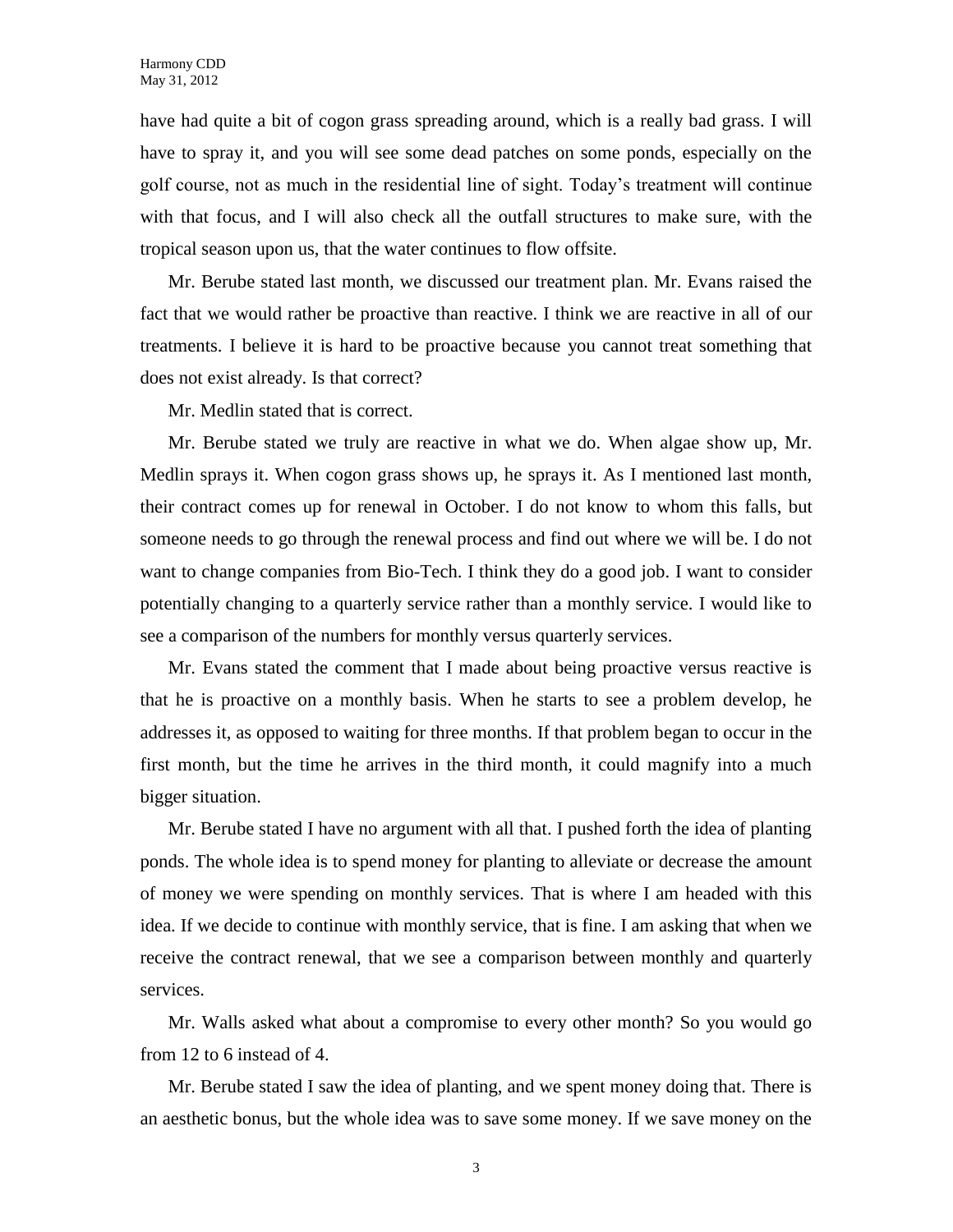chemical treatments, then I think we continue with the planting. I think most people like the plantings. I know I do. They look pretty good. Whose job is it to get this contract renewed? Who handles that?

Mr. Moyer stated that falls under my responsibility. He would need to submit to us a contract renewal proposal, and we would ask that he include both of those alternatives, what it would be if he continued on a monthly basis and what it would be if he provided that service bi-monthly or quarterly.

Mr. Berube stated we are about three or four months away from the contract renewal period. Is now the appropriate time to do that?

Mr. Moyer stated yes.

Mr. Berube asked is there something else we should be doing?

Mr. Medlin stated the one proactive tool that Harmony has been using for about five years that you might want to discuss is using more grass carp in the ponds. That would be a proactive approach. It has worked really well. We are losing some, they are getting old and they are not eating as much. Some of the ponds have more vegetation. I think stocking some of those troubled ponds will definitely reduce the cost for chemicals and the need for spraying. That might help with the idea of fewer visits.

Mr. Berube stated that is a natural approach. Would we stock every pond?

Mr. Medlin stated I think every pond was originally stocked.

Mr. Golgowski stated that is correct.

Mr. Walls stated I think Mr. Berube is asking if we need to stock every pond now.

Mr. Medlin stated I would estimate probably 10 ponds could be stocked.

Mr. Berube stated not every pond has significant grass growing.

Mr. Medlin stated that is correct. Some of the ponds still look really good. There are just a few ponds that could benefit from grass carp.

Mr. Berube asked will you be reviewing every pond today?

Mr. Medlin stated no, I reviewed all of them except for five earlier in the month, and I will do the remaining ponds today.

Mr. Berube asked would you be able to list today the 10 or 12 ponds that would benefit from grass carp?

Mr. Medlin stated I could point them out on a map.

4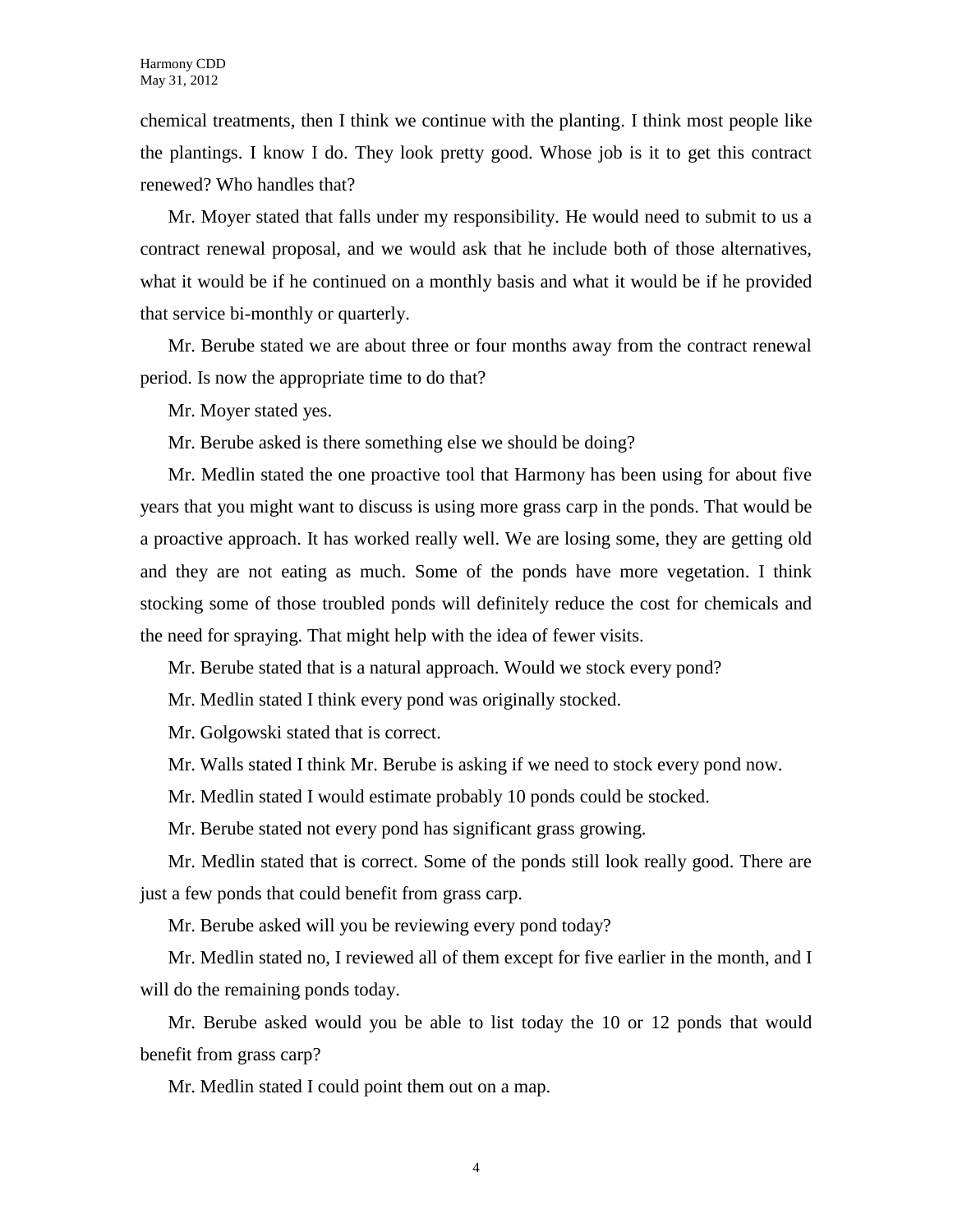Mr. Berube stated I would ask for a separate proposal for stocking the ponds with grass carp. We can determine if there is room in this year's budget or if we need to budget for it next year.

#### **B. Landscaping – Luke Brothers**

Ms. Andrews-Fine stated I am sure you have noticed some new faces in the community over the past few weeks, in particular Mr. Geckas. He is the new account manager for Luke Brothers who has been assigned to Harmony. Having worked with Mr. Geckas for many years in the past, I can assure you that you will see an improvement in the way that the landscaping program is executed in Harmony.

Mr. Berube stated Mr. Geckas stands out in the aspect that he is visible. He is out in the grass, in the trees, and in the bushes. I noticed it immediately when he showed up.

Ms. Andrews-Fine stated that is correct. He has over 20 years of experience. He is a Lawn and Ornamental Certified Pest Control Operator. He has a vast background in agronomics and turf management. I worked with Mr. Geckas for many years at a different company, and just in two weeks with him being on site, I have seen a difference. Regarding the operation itself, we are on schedule and we will continue with the scope of services as outlined.

Mr. Geckas stated after spending some time with all the crew members and working with them, I think you have some good guys who really want to do a good job for the community. They may not have been guided the way they should have been, and we are making those changes now. We are getting through the work program in a timely manner. We have enough people here so that we can stay on schedule. We did a touch-up fertilizer for some areas that did not take that Mr. Haskett mentioned not being quite on color. Even after that, we have some areas that are not responding to the fertilizer as well as it should. We will be taking some soil samples and sending them in to see what else we need to do. There are some areas that really responded and you can see the thick, green grass. We have almost needed to mow it twice since there is such good growth. There will be another application using a systemic insecticide for chinch bugs. We can get probably 10 weeks of control from that product, so we are confident it is a good product to be using. We will probably reduce the amount of nitrogen on this application and increase iron for color because we are seeing so much top growth that will hurt the roots underneath. We want to pull that down a little and keep the roots as healthy as we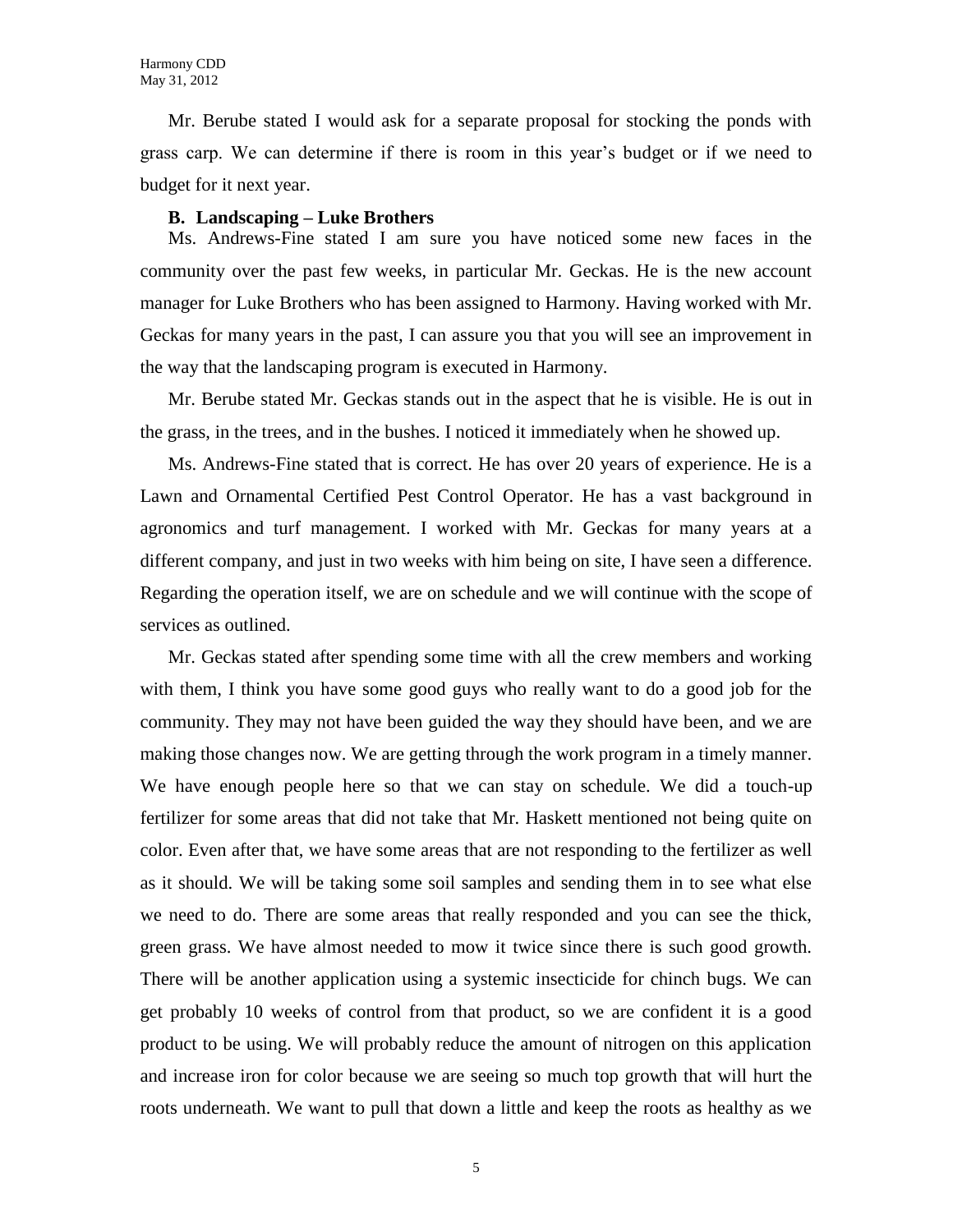can. We will make those sorts of adjustments so that it looks good but also creates healthier turf.

Mr. Berube stated we are in a bit of a paradoxical situation, in that, we issued an RFP for landscaping services. While I believe you are very dedicated and can do this job, we have been down this road several times with Luke Brothers in the past. It seems whenever we get a new onsite manager, the level of service increases in the beginning, and then it decreases dramatically. I am not asking for any comments, but that is in the back of my mind. I would rather not change landscape providers, and I have said that several times. But we have gotten to the point where we have addressed issues repeatedly with no results that brought us to this point. We will be reviewing proposals at next month's meeting. Since we just now have a change in onsite managers, that solidified the fact for me that we probably were not getting the service for which we were paying, for quite some period of time in the past. There were obviously a lot of shortfalls. Mr. Pete Lucadano has offered a 5% reduction in rates to renew this contract next year. We have not gone back to ask for that 5% discount to be applied; we kept the contract at the amount that is currently in place. Part of the review of the proposals will be the price of the contract. The prices under this RFP might come in at \$1 million annually, and clearly, we cannot afford that. Price does play a factor. We also have the history of Luke Brothers, which may be a negative factor to you. Does Mr. Lucadano want to continue with the 5% rate reduction that he offered? Or might he consider going further, knowing that we will be considering landscaping proposals at next month's meeting? I would like to stay with Luke Brothers because we have a known entity. If we change to another company, there will be another learning curve. There is a certain cost to that learning curve and a certain load on Mr. Haskett to administer. I would like to take Ms. Andrews-Fine at her word that Mr. Geckas is going to do a wonderful job, but I just do not know, and history has not proved otherwise with the previous onsite managers. There is an important question as to where the pricing may end up, and that is one of the things we have to consider. On a positive side, I noticed Mr. Geckas as soon as he arrived. I noticed he is always in the field and I never see his truck parked at the offices. He is out with the crew members, and I see people working all the time. It is a noticeable change. At Lakeshore Park, there are a lot of dead roses. They have been replaced once already.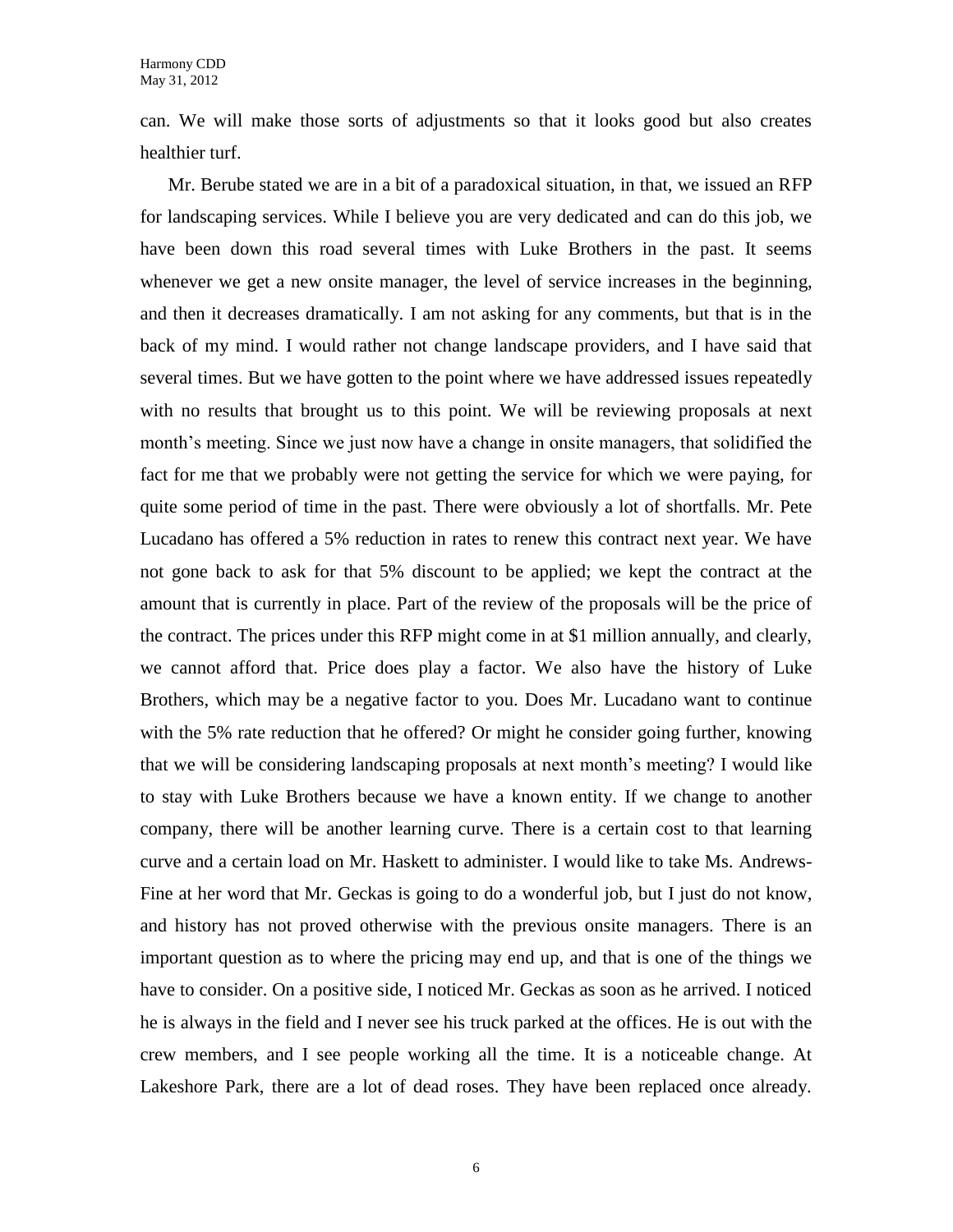They are still dead. That entire park looks pretty bad, and it is a gathering point for the people in this community.

Mr. Geckas asked are you referring to the roses by the splash pads?

Mr. Berube stated yes. They were replaced once and have been dead for a month. Something different needs to happen. There is also a lot of dead grass along Lakeshore Park. Another issue for me is, directly behind the sports turf is a small landscaped planting island next to a doggie pot. That area has been a mess for years. Lakeshore Park needs to look nice. We spent a lot of money on that facility, that is where people gather, that is where events take place, and it ought to look premier. The whole community ought to look premier. As Mr. Walls stated last year, the community ought to look crisp, but it never does. Those are my issues with the community, and the question to Luke Brothers is regarding the price for next year. I am not asking you to do anything illegal, unethical or immoral, but one of the factors we have to consider when we go through this RFP process is what everyone's price will be.

Mr. Walls stated a substantial number of live oaks have brown spots on them.

Mr. Geckas stated it is a canker or fungus that is brought on by stress. It comes in waves. It is something that is always there, but when you deal with cold winters or dry summers, it gets triggered to attack those trees. Many times, it is water or temperature. There is nothing that can be done to treat it. Once the tree has it, the canker or fungus has to run its course. Sometimes it takes out a big section of a tree and sometimes it is limited to branches. The best thing to do is to let it run its course. When we get to the offseason and a cooler time when things are not growing, that is when it is recommended to prune that out. That way it is less likely to spread because if we prune it and it is open, the spores will attack other parts of the tree.

#### **C. Dockmaster/Field Manager**

# **i. Maintenance and Field Activities Report**

Mr. Haskett reviewed the monthly field activities report as contained in the agenda package and is available for public review in the District Office during normal business hours.

Mr. Haskett stated we are in the process of removing the fence at Lakeshore Park. It is taking longer than we expected. We are borrowing the golf course's front-end loader and trying to work around their schedule of doing the greens, so it has not been available lately. However, we expect to get the remaining posts removed the first of the week and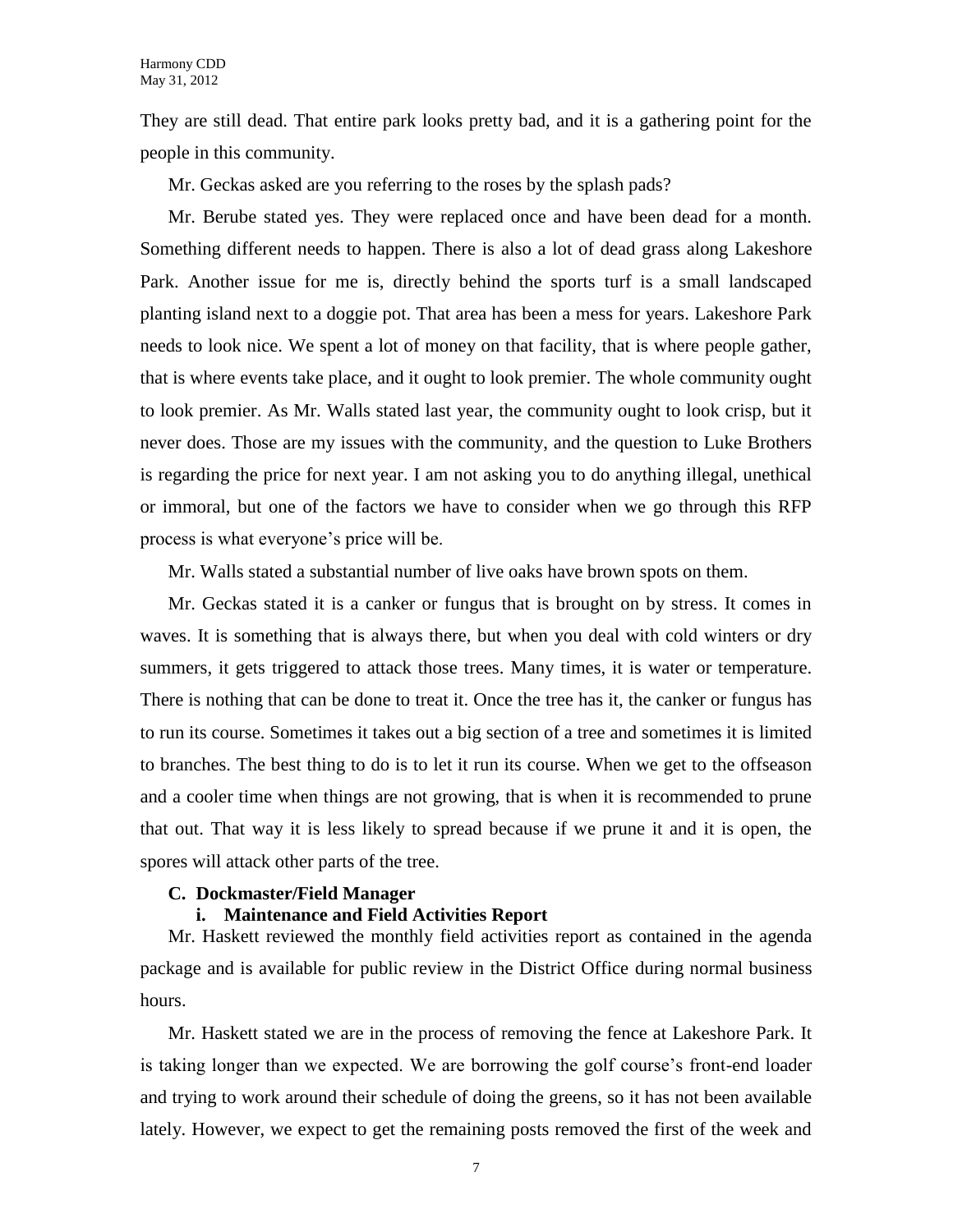then get the holes filled in so that we can install additional landscaping. Overall, the general appearance is fine and there are no safety concerns at this point.

Mr. Walls stated I like it.

Mr. Haskett stated it did create a nice, open look to the park.

Mr. Berube stated you included an item for ordering the drinking fountains, which can be removed since they have been installed.

Mr. Haskett stated that is correct.

Mr. Berube stated when we changed to having irrigation monitoring be performed inhouse, we made a big deal out of a process for charging Luke Brothers for damaged irrigation heads. I am pretty sure that over this long period of time, we must have had some damaged irrigation heads. Have we ever billed them back? How does that process work if we have?

Mr. Haskett stated the process when Mr. Mike McMillan was here is that they would give us replacement heads to make the replacements. Because of the short time that they got backed up, we chose to make those repairs with them supplying the parts. The contract reads that we are to give them the opportunity to repair it, which does not always work between our schedule and theirs. I mentioned to Ms. Andrews-Fine and Mr. Lucadano last month that we would be moving forward with some billing or replacement of additional heads.

Mr. Berube stated when Luke Brothers was handling it, they were not shy about billing us for irrigation head replacements.

Mr. Haskett stated that is correct.

Mr. Berube stated there were many of them, and it became a big deal. I believe if that many were being damaged when they were able to bill us for them, there must be a fairly equal number still being damaged that we are not billing back. We had that concern earlier. I am not being critical, but I think we need to tighten up the process. Fair is fair. We paid them, so they should pay us.

#### **ii. Buck Lake Boat Use Report**

Mr. Haskett reviewed the monthly boat report as contained in the agenda package and is available for public review in the District Office during normal business hours.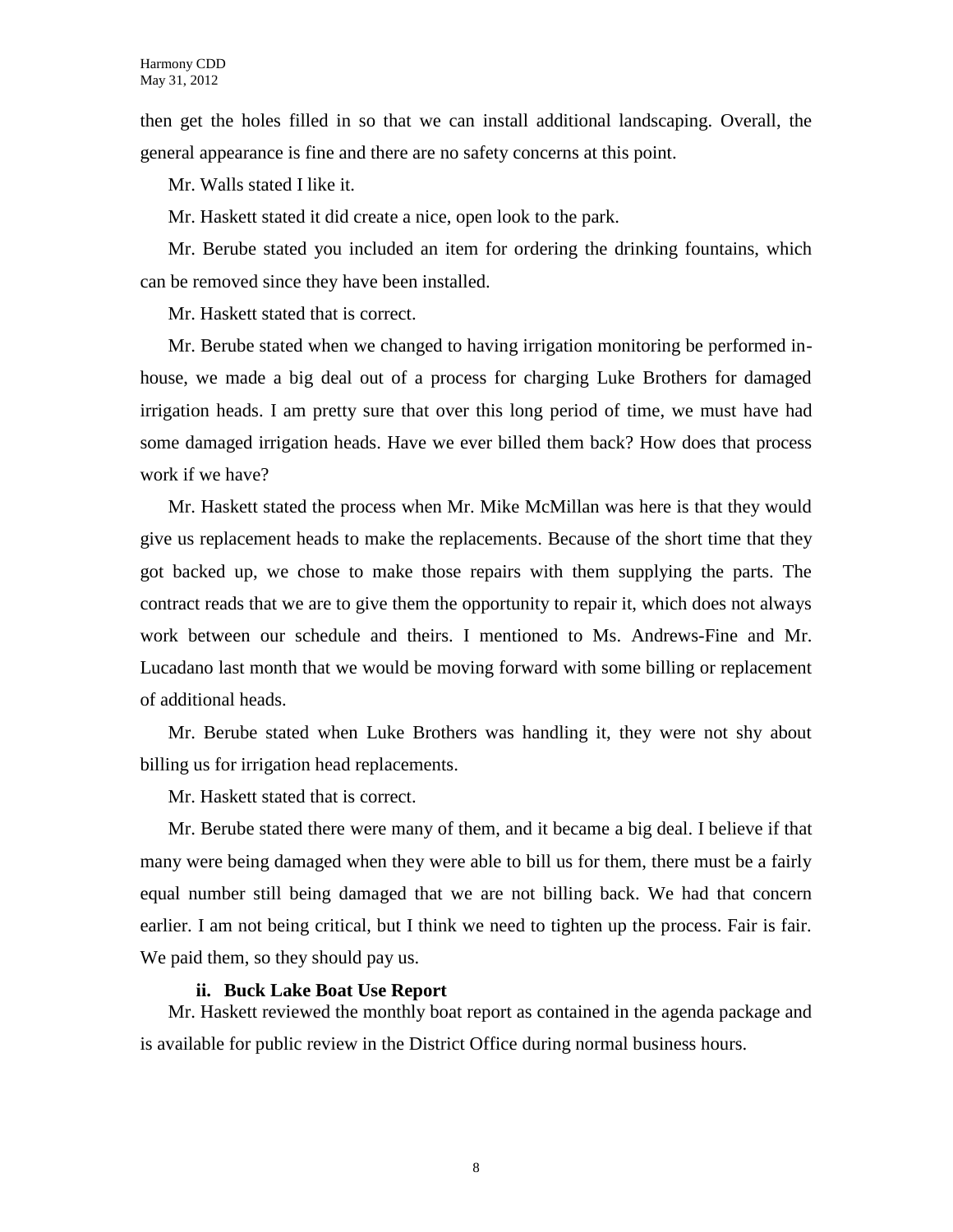### **FIFTH ORDER OF BUSINESS Developer's Report – Lakeshore Park Expansion Concept Plan**

Mr. Tome stated several years ago, there was a trail study that was performed by Glatting Jackson, who is a land planner in Orlando. The developer worked with them and considered the input of a lot of the residents who were here at the time, people who were using the trails and beach areas. From that was developed a long-term nature plan for constructing the trail system. We installed many of those trails, most notably, Dog Trot Trail, which allowed people to travel easily from the Green neighborhood to Birchwood and Cypress neighborhoods, as well as Cat Brier and Schoolhouse Road. It was a great addition to the community. About a year ago, there was some clearing that was done at Buck Lake. One reason the clearing was done was to open the view of the lake. Otherwise, if you did not know it was there, you would miss out on the beauty of Buck Lake. The second purpose was to try to see how wet it would stay throughout the year and to see if you could walk on natural ground. We found that 80% to 90% of the time, it stayed wet, which was really no surprise but we thought we could find some upland area to use. The white line on the map shows the end of the conservation line where the developer's property begins and ends, since we own everything from the conservation area to the lake. The CDD owns the other way to Lakeshore Park. We worked most recently with Canin Associates, who is another great land planner and architect in Orlando. They have done a lot of work in the community, notably with David Weekley Homes and the recent deal with Lifestyle Homes. The plan is, at those two original red areas going into the conservation area, to build boardwalks. Our Development Order requires that if we construct a boardwalk, there are specifics as to how high it can be off the ground and other requirements, to make sure that nature can continue underneath it and small animals can traverse underneath. We are planning to construct two boardwalks, five feet wide, with rails. There will be benches sporadically placed and built into the boardwalk itself. The one that is closest to Buck Lake dock now will actually have a space with a pergola with some swings. It will be designed for reflection, being able to look at the lake and seeing the beauty that is there. The other one will be farther down near Lakeshore Park and will be designed primarily for a fishing pier. It will provide another place to fish that is still on Buck Lake but will be some distance away from the other area. If you have ever walked down there, it is a nice area and has a nice space where you can cast out.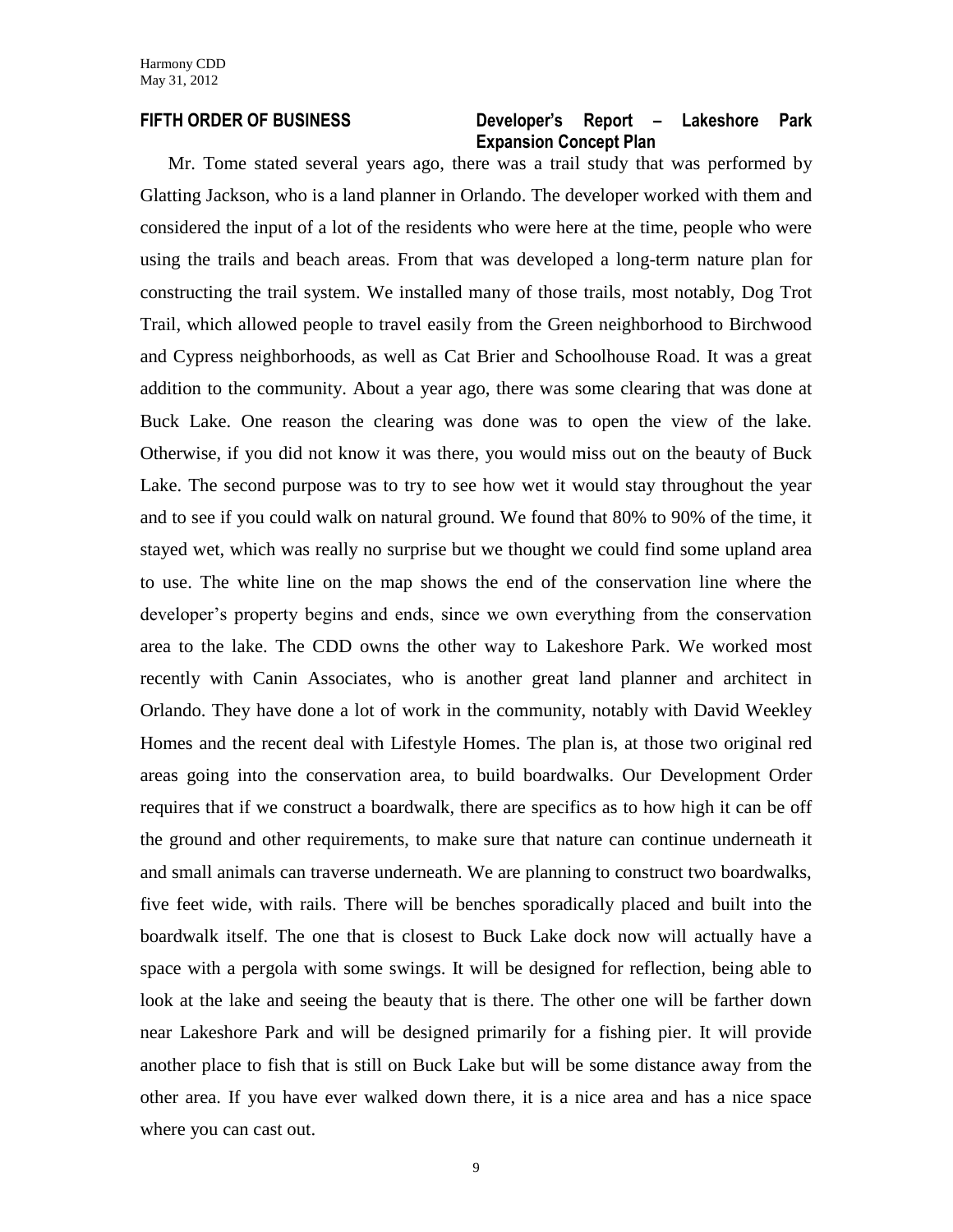Mr. Berube asked will the deck be short of the water?

Mr. Tome stated yes. The picture reflects that it goes in a little, but it does not. Mr. Golgowski and I discussed that at great length, and we decided to keep it up on the shore line and not get into any of the District's property. We do not think that is the right thing to do; we think staying up on the shoreline is the right thing to do. To whatever extent there could some engineering for a cantilever, that is possible. There is a way to do that to a degree, but the plan is to keep it up on the shoreline and not go into the lake. We are going with a rustic, nature concept simply because that fits with who we are and where we are going into the conservation area. There are two reasons we wanted to discuss this with the Board. First, it is a big improvement that is bigger than some of the things we are doing in the park areas in the Green, Estates and Drake neighborhoods recently. It will be quite expensive, but we think it will be a great addition to the community. Related to the line at the tree area, there have been conversations for a long time, prior to Glatting Jackson's trail plan and recently, in regard to trying to turn Lakeshore Park from a passive park to having more interaction, by having access to Buck Lake, the playground and the sports areas. It is just under one mile if you were to walk all the way around the lake. It is pretty much just mowed grass, and sometimes people will walk around it, so the grass gets trampled down a little. But it is not a defined pathway. There has been a lot of discussion about possibly putting bridges across the two closest pinch points on the lake so that if you did not want to walk the entire mile around, you could cut it off and make shorter trips. You would also be able to walk over the water, which will give you a relaxing feeling. Canin Associates borrowed ideas from things that were previously done and the idea was to bring something to show you what the developer is proceeding to do. We will install the boardwalks, but we wanted to approach the District to see if there is an opportunity to do a bigger plan, working together in the developer-District relationship to take something that is a \$40,000 or \$50,000 improvement and turn it into an \$80,000 or \$100,000 improvement. We have good estimates for the boardwalks and we have some rough estimates on what it would take for the pathway around the lake. We have some pretty good estimates on the bridges. The plan also includes some trees and benches and things of that nature, since you would want those along the one-mile walk. We are here in part to make an announcement about our plan for the conservation area, and also to see if the District is interested in continuing to enhance this area and turn it into something that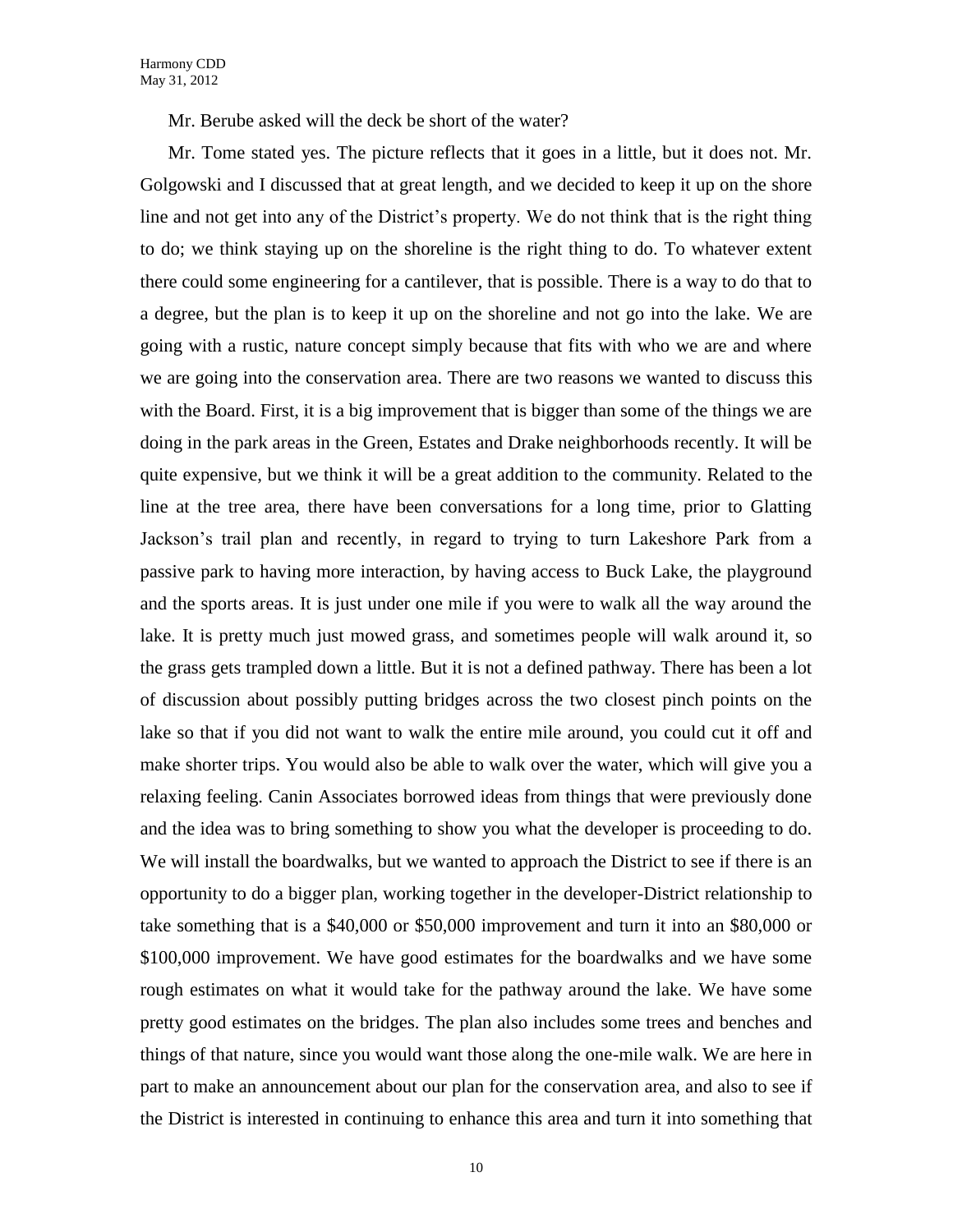will really be a statement for the community. I think you would see a lot more activity happening here than just at the multi-use sports fields.

Mr. Berube stated a year ago, I asked for 1,000 feet of sidewalk to be added that I thought was missing. Now we have a beautiful park. I think it is great.

Mr. Tome stated we keep coming back to this: if you just added the sidewalk along one edge, you still would not get the beauty of Lakeshore Park. If you have never walked along this edge, it is very calming and a beautiful feeling. It is far enough away that you feel removed from the streets. It is a great place to be. There was not an easy way to get there, so by putting in some bridges and a pathway that was inviting and easy to traverse, we think it is a good thing. We are extremely excited about this new opportunity. You will be far enough away that you really cannot see the dock at Buck Lake.

Mr. Berube stated this is a far better concept than just a simple sidewalk.

Mr. Evans stated we still have about \$60,000 in the 2004 capital improvement fund, which was to be allocated primarily for the east side. Because Lakeshore Park is more of a community-wide facility versus a neighborhood park improvement, can we use some of those funds to contribute toward these enhancements?

Mr. Moyer stated there is a process we will need to go through, which is to have the engineer's report updated to identify that as an improvement to be undertaken with the 2004 bonds. That is certainly not much of an impediment but it is something we need to do in order to be thorough. In terms of making the argument that there is benefit to the 2004 benefitted properties, I think that would be pretty easy to do.

Mr. Walls stated everyone goes to that park.

Mr. Evans stated that is the key. If we did it in a neighborhood park, like the discussion we had for enhancements in the Green neighborhood, that is more of a neighborhood park and would have restricted our ability to use those funds, whereas this is more of a community-wide facility. I will ask Mr. Moyer to discuss this with Mr. Steve Boyd. Thinking about the next step, what is next and how will it work? Will the District contribute? Or will we engage the contractor for a certain portion? If that scope of work exceeded what is available in that fund, will the developer pay the difference? I want to understand the mechanics of the funding. Is there a shortfall funding mechanism? For example, if the total amount of improvements on District property is \$100,000, and if the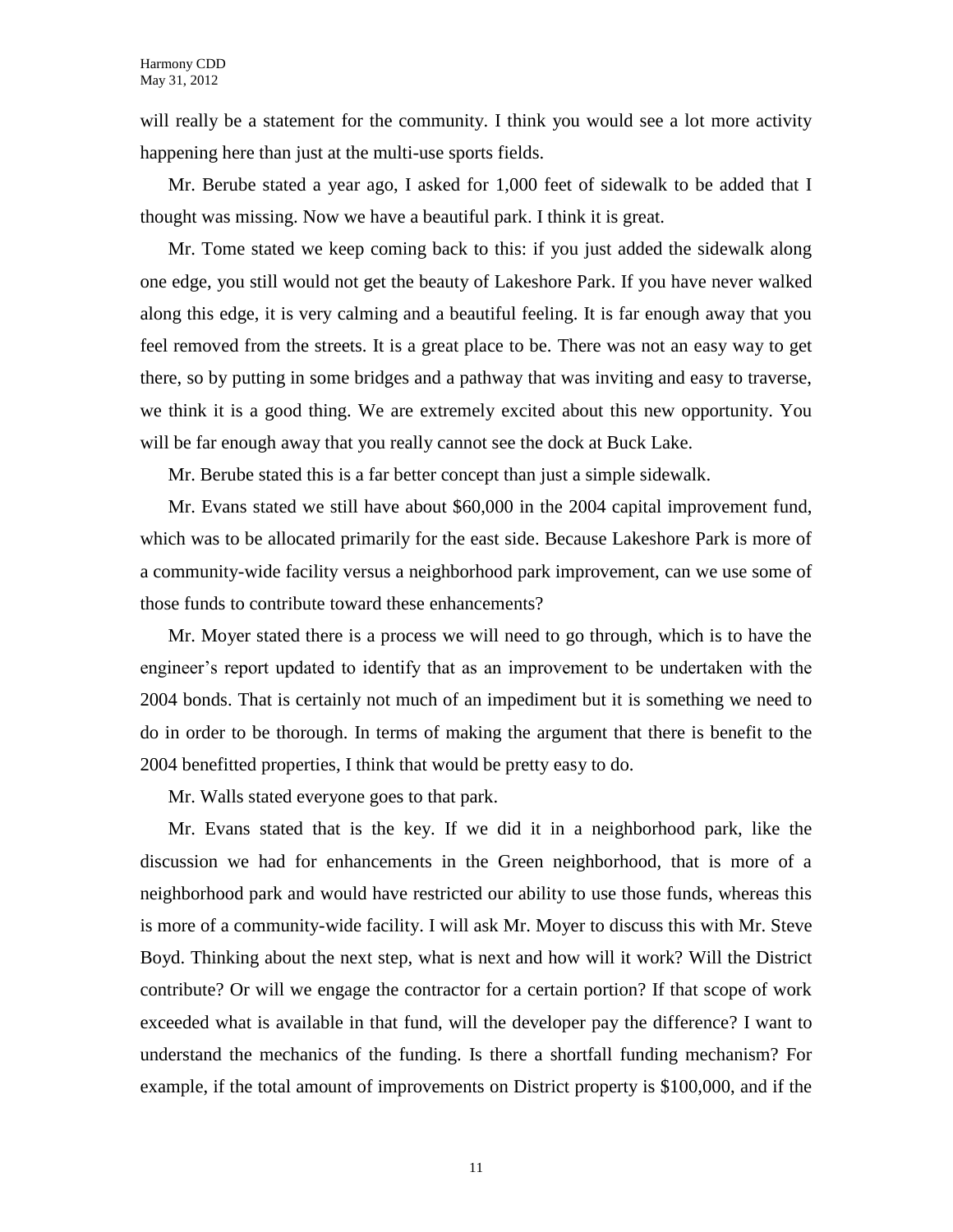District will contribute \$65,000 or whatever is left in the 2004 capital improvement fund, will the developer have a deficit funding agreement to pay the remaining amount?

Mr. Qualls stated you can work this out in any number of ways. Section 190.012, Florida Statutes, gives this District the ability to enlarge, construct, acquire, and maintain systems and facilities, related to the power that this District has to maintain park and recreation facilities. The District can certainly accept a gift. The District can work to negotiate with the developer in a way that makes sense. I think you have a variety of options. You just need to find the one that fits the District the best that is acceptable to the developer.

Mr. Evans stated I am looking for the best framework that outlines the simplest way to be in a position to implement this going forward. Would the District engage with the subcontractors to do the work? Or could the District engage the developer? The developer would then take the responsibility to supervise and oversee all the construction of these improvements on District property, and the District will contribute \$65,000 toward the improvements. Could we accomplish that through a letter agreement?

Mr. Qualls stated yes, that makes sense to me. As long as there is an agreement in place, I do not see any prohibition on having the developer construct the improvements and the District will pay either to acquire the improvements or pay part of the construction costs. It is cleaner to have either the District or the developer contract to complete that work and not have a union where the developer and the District are doing it together. I am not saying it is impossible, but it is just cleaner.

Mr. Berube stated we do not want to get into a City/County line issue, like when they build a road and you can tell where the City's portion ends and the County's portion starts. I think a global management of the project is better, and we will make a contribution. The same thing is going on with the playground in a sense where money is changing hands.

Mr. Moyer stated I do think the easiest way is what Mr. Qualls outlined, which is through an acquisition. The District will be purchasing a completed project, so all of the development risk lies with the developer to totally build this improvement. The acquisition agreement that the Board can consider at your next meeting will say that the District will acquire these improvements for \$62,000, which is the amount left in the construction account. Then we can just turn them loose to accomplish it. Your protection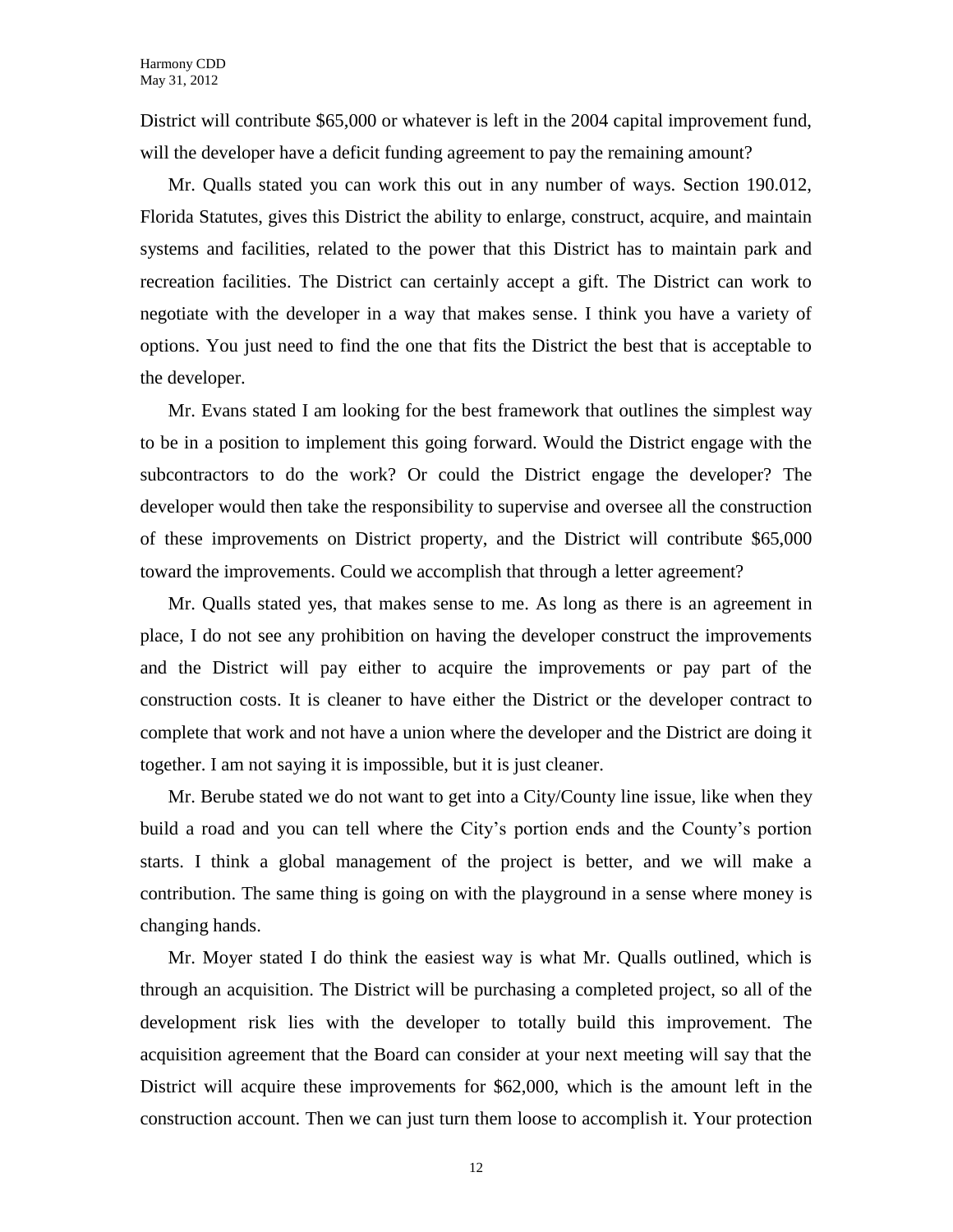as the Board, if someone comes back and asks how you know if you really got a good deal at \$62,000, is you show them a summary of the invoices that total \$100,000. That will be hard to argue if someone suggests you could have bid the work and gotten it done for less than \$62,000 on a \$100,000 project. That is the way it has been done in many instances in the past, and I think it makes a lot of sense.

Mr. Berube stated I noticed all the heads in the audience nodding approval for this idea. Mr. Tome indicated he had rough estimates. What is the expected contribution from the District at this point?

Mr. Tome stated we have not done the City/County line break exactly, but our consultant came up with linear feet for the deck and the bridge and those types of things. Mr. Golgowski has done a great job looking at numbers, including the high side and the low side. The high side for the total job is \$95,000 and the low side is \$82,000, based on our current numbers. We have not priced out the benches and trees, so that will add to the numbers. The prices I mentioned is just for the pathway for one mile, two bridges going over, and then two boardwalks going all the way down. We could probably add \$10,000 or \$15,000 for trees and benches, so it could be from \$95,000 to \$110,000. We were considering a 50/50 funding arrangement with the District, based on the length of the boardwalks. One is 203 linear feet and the other is 247 linear feet.

Mr. Berube stated these kinds of projects always grow. It is hard to confine them. I suggest estimating it at \$125,000, which remains within our budget if we are going to use the construction funds and pay for half the cost. I am not saying we should spend the money just to spend the money, but if we are going to do this, I am in favor of making it nice.

Mr. Tome stated we agree.

Mr. Berube stated this is a prime area. What is there now is just a grassy, weedy field that has a nice area behind it. I think it needs to step up. Are the engineering fees included in your estimates?

Mr. Tome stated yes.

Mr. Berube stated in order for us to move forward, we need a more formal number for the total cost.

Mr. Evans stated the developer can submit a proposal to design, build and construct these facilities that will be on District property as well as developer-owned property over

13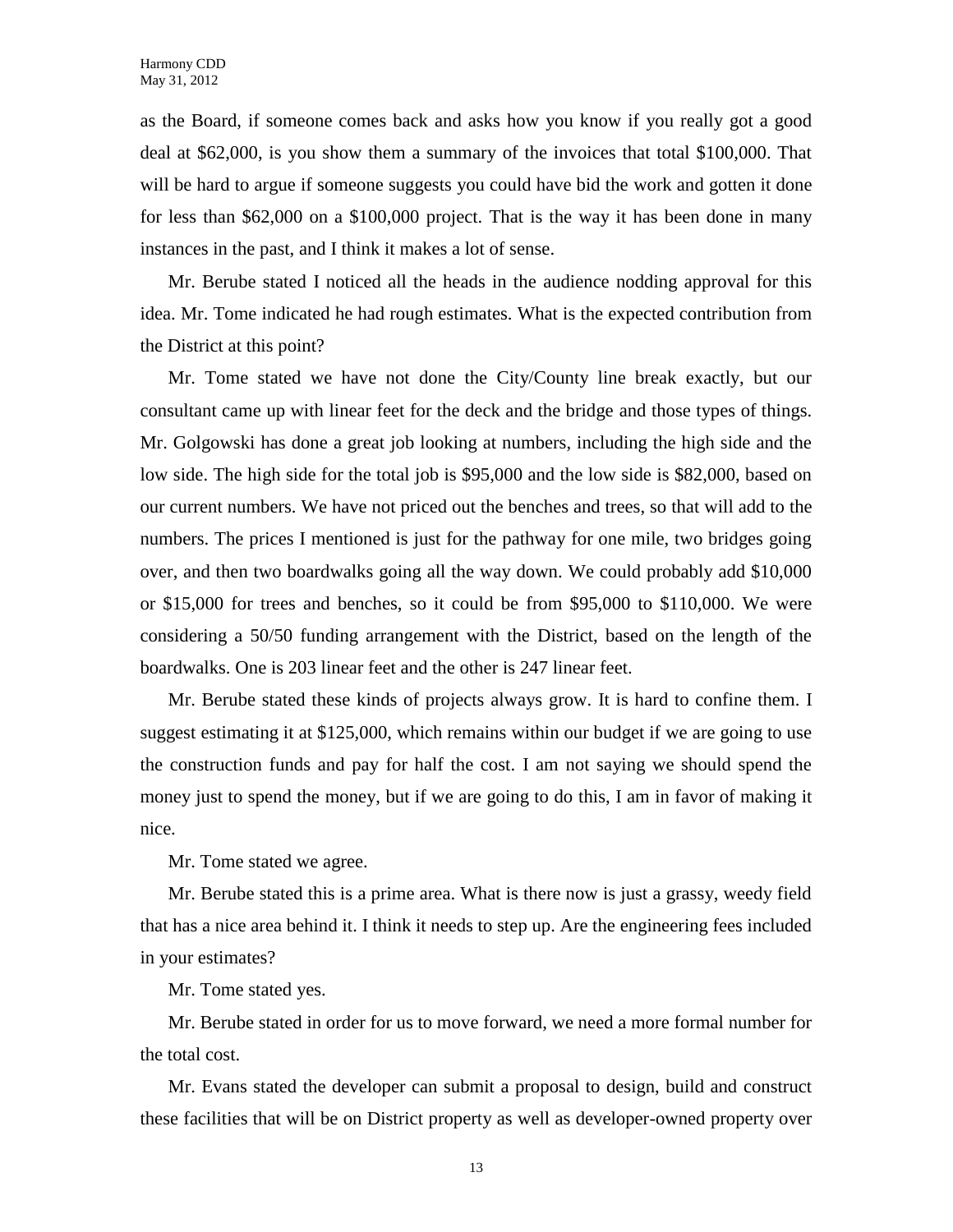which the District has an access easement and use agreement, which allows the District to even consider this proposal. They will provide the approximate budget of \$100,000 to be spent on these improvements, which they will agree to sell the completed improvements to the District for a certain dollar amount, which is the balance in the construction fund, upon completion. In the meantime, Mr. Moyer can get a letter from Mr. Boyd as to the amendment to the engineer's report for the 2004 bonds.

Mr. Moyer stated I need to review that since it might already be included in the engineer's report. If it is not included, then we just need to add it, and then it becomes a project element.

Mr. Berube stated we probably need to do that within the next month or two. If we cannot use the capital money, then we will want to include it in the budget. It sounds like we are far enough along in the planning to make it a pretty quick decision.

Mr. Tome stated yes, we have rough estimates, so it is a matter of negotiating them.

Mr. Walls stated hopefully there is no question about whether or not we can use the capital money. I think it is pretty clear that we can. For the benefit of the audience, the \$62,000 can only be used for capital projects. It is not like we are trying to increase anyone's assessments.

Mr. Evans stated we will look for a formal proposal from Mr. Tome, and Mr. Moyer will work with Mr. Boyd on the engineering report.

# **SIXTH ORDER OF BUSINESS Presentation of Fiscal Year 2012 Budget A. Discussion of Fiscal Year 2013 Budget**

Mr. Moyer stated the District's fiscal year 2013 budget begins October 1, 2012, and concludes September 30, 2013. Chapter 190, Florida Statutes, is the enabling legislation for the District, and it provides a two-step process. We are taking the first step today, in which management, with the help of staff, provided an operating and maintenance budget for fiscal year 2013. I will ask the Board to approve the budget for the purpose of setting a public hearing on August 30, 2012. There are two words used in the Florida Statutes to be aware of: "approve" and "adopt." The final step of the process is to adopt the budget, which we are not doing today. All we are doing today is saying that we have a budget that identifies the work program and is similar to the current work program. We may want to add certain things to the budget, but the reality of the budget on the operation and maintenance side is that we are not proposing any increase in the assessments. That does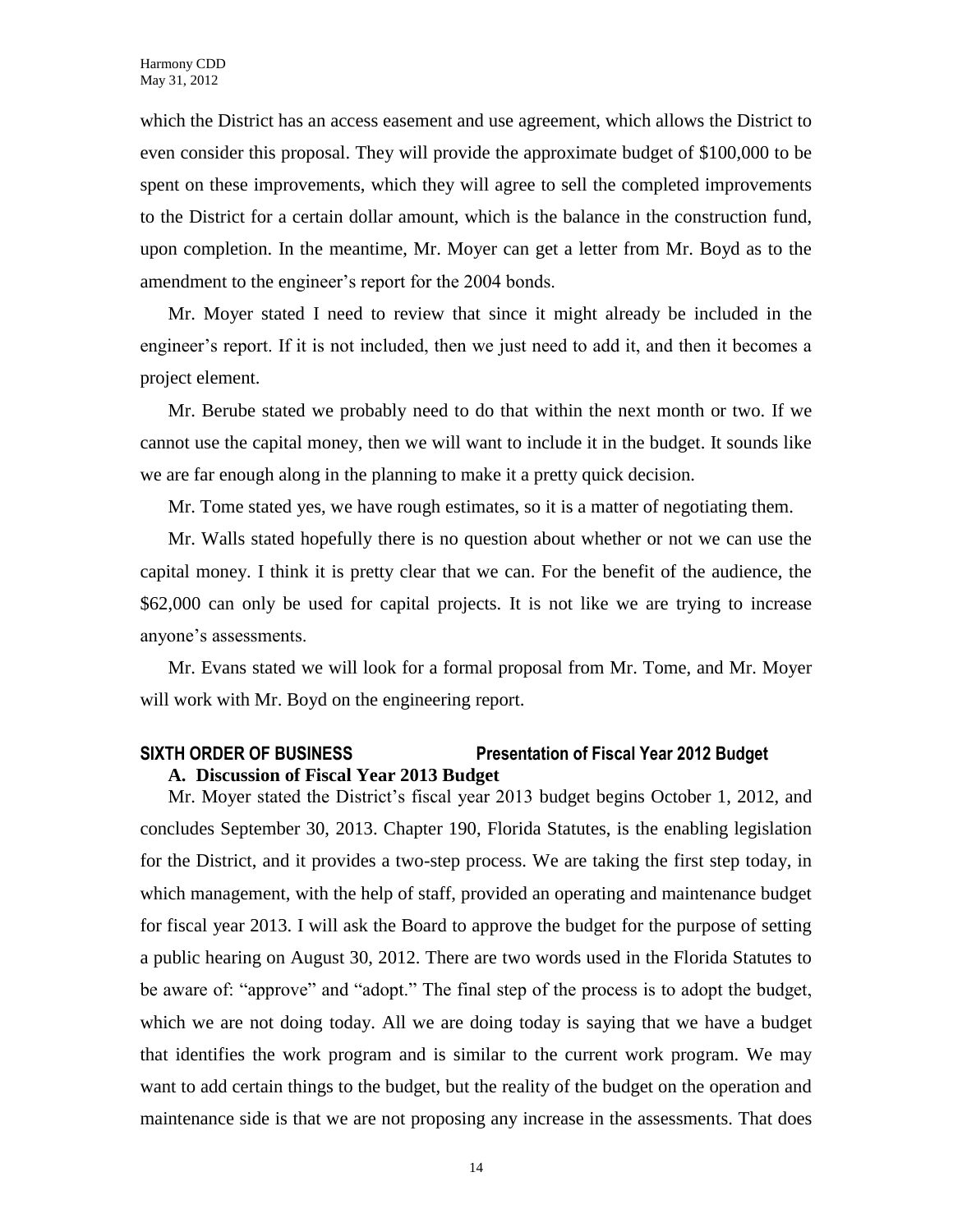not mean, as we go through this process, that the Board may want to add projects that may increase the assessment. Generally, management brings a budget to the Board that balances without any additional assessments. As we add capital facilities, such as we just discussed, there may be additional maintenance costs. If that is the case, there may be a time when we actually have to raise the assessments to cover additional operating and maintenance costs. At this point, that does not appear to be the case. The debt service budget includes the payment of principal and interest. This is a work in progress for both funds. In prior years, we used monies that have been available to the District in the various funds in the trust accounts for the bonds to stabilize the assessment. We are not making any interest on those funds, for all practical purposes, which means those funds are not available to credit against principal and interest expenses as we have done in prior years, so there is a slight increase on the principal and interest that we pay on our bonds. This Board really does not have any control over that for the most part, because it is all locked in through the trust indenture that we used when we sold the bonds. There might be a little adjustment that you see on your tax bill for the principal and interest payment, but it will not be a significant amount of money. The Board has June and July to review and understand the budget, to add or delete things from it as you see fit.

Mr. Evans stated typically we schedule a workshop to discuss this budget in depth.

Mr. Moyer stated that is correct.

Mr. Evans asked do we do that in June or July?

Mr. Moyer stated the earlier you have it, the better. At the June meeting, we will receive bids for the landscape maintenance contract. Based on the Board's authorization at the last meeting, we completed the specifications and the scope of work. We advertised the RFP, bidders picked up RFP packages, and there was a pre-bid meeting yesterday. We will open bids on June 15 and will be in a position to bring those to the Board for consideration at the June 28 meeting. We will have at least some indication of what that cost will be going forward for fiscal year 2013.

Mr. Evans asked do we want to consider a workshop prior to that meeting?

Mr. Berube stated I have a conflict with that meeting date since I will be in Detroit.

Mr. Walls stated the big thing will more than likely be the landscaping numbers.

Mr. Berube asked can we consider the landscaping proposals and the budget at one workshop?

15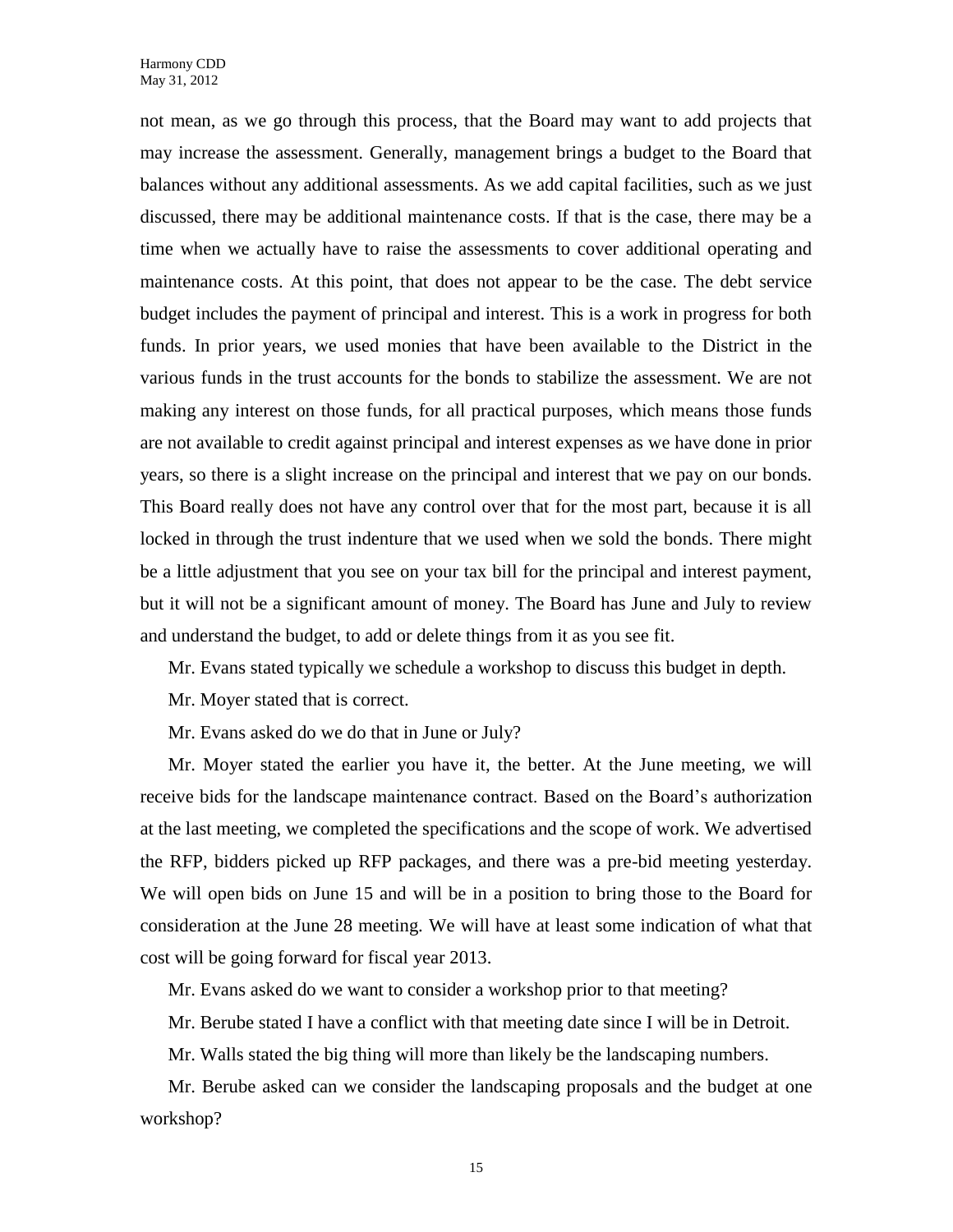Mr. Evans stated yes.

Mr. Berube asked can it be after the bid opening but before the June meeting?

Mr. Moyer stated yes.

Mr. Qualls stated to have a workshop to review the bids, I do not know if you want to do that in a workshop setting.

Mr. Evans stated it is not necessarily to analyze the bids, but it will give us a range going into the workshop. We can wait until July before scheduling the workshop.

Mr. Walls stated that would be my preference. I would like to know what the number will be, because that will make a big difference to a lot of the budget line items.

Mr. Moyer stated that is correct.

Mr. Evans stated we will tentatively look to schedule a workshop in July.

Mr. Berube stated I raised something last month, and I realize it is very politically unpopular to talk about increasing assessments, but I will raise it again. Looking at the budget, we have allocated every single dollar, which is fine, but I noticed there is no change to fund balance, meaning we are not putting any money in the bank. I look back at the last six years that I have lived here, and we have not increased CDD assessments once. If they changed, they decreased, even if it was a couple dollars. In effect, the CDD assessment has decreased about 1% over the past years, so effectively, it has been flat. Every year we have been able to put money into reserves, but we are getting to the point where the fund balance increase drops every single year. Revenues have stayed flat, the assessments have stayed flat, and the ability to put money into reserves for the future has dropped. We will get to an equilibrium point where there is no more money to go into reserves. We are not there yet, but we are approaching that point. I think it is prudent fiscal management to consider raising assessments. I discussed the effect of a 1% increase with Mr. Moyer. My assessments are \$2,200, and 1% is \$22 per year. The most expensive home here might pay \$30 in increased assessments, if they have the \$3,000 CDD assessment. A 1% increase would add \$41,000 to the budget, and 60% of that is paid by the developer. We also have about 47% of the homes that are owned by investors. This increase will be a write-off for them. We may want to do additional projects in the future. We will more than likely use the capital money that we have set aside for the Lakeshore Park project we discussed. Certainly over the last few years, we have added facilities, including the shade structures, the swings, and there will be any number of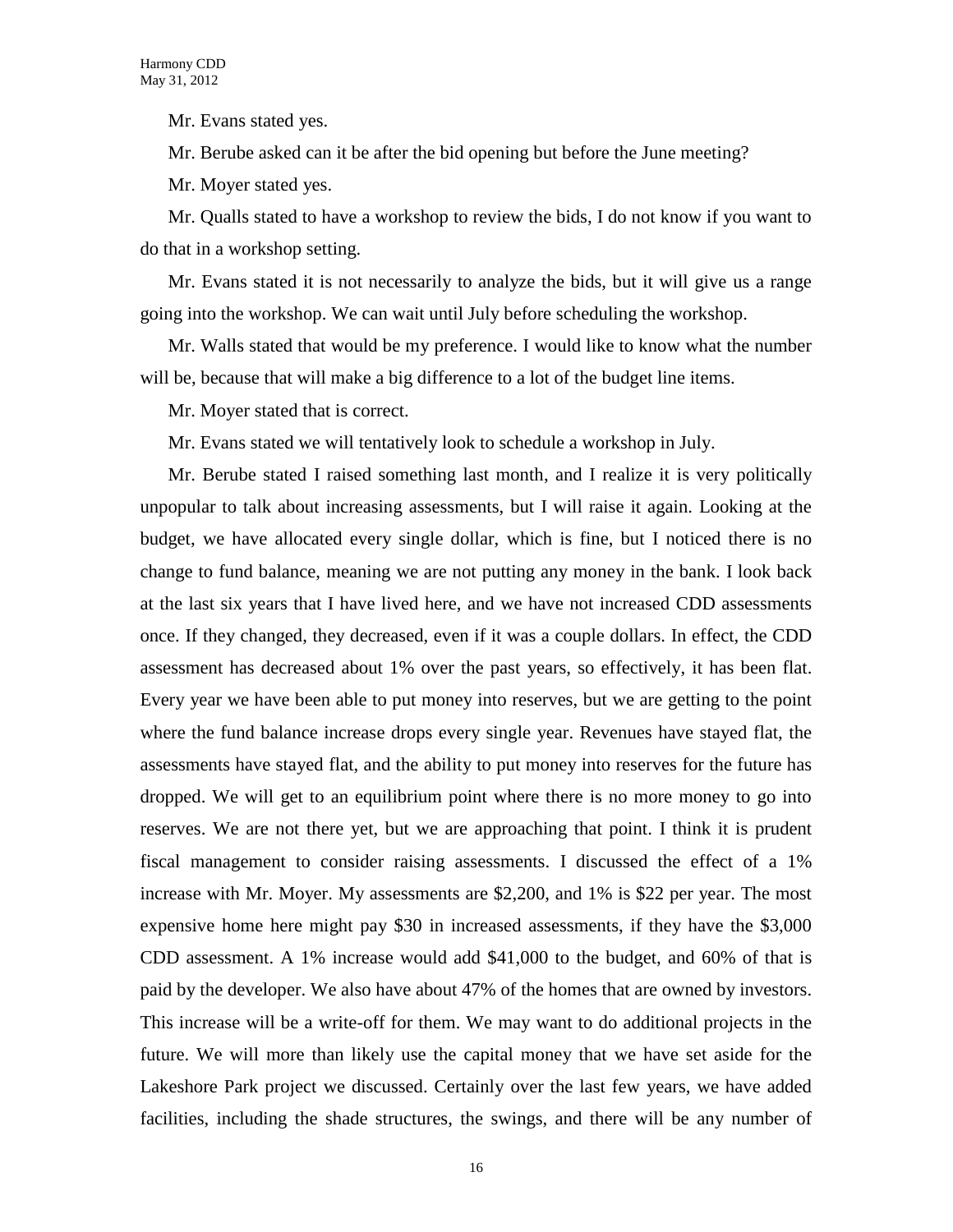things that we want to do. The whole infrastructure is aging; it is not getting any younger. When you look at what goes on, it gets expensive to maintain. For instance, last year we put a heater in the swimming pool. The second heater has now failed. We do not need it, but it is probably improper to just let it sit there not functioning. What happens when the primary heater fails? Perhaps we want to consider switching to solar heat as a better alternative. If we decide to replace the second heater, we will have spent \$35,000 on two heaters in six or seven years. That is how long they last and it is expensive to heat a pool. Solar is sort of free and it is a green alternative. There are a lot of things going on, and I think the average person who lives here will not be too aggravated over \$30 more a year in their assessments. It is all money that is spent in Harmony. It is not like writing the check to the County, State or Federal government where it is all blended together and goes other places. We spend these assessments here in Harmony on things that people can see. Nothing that we have spent our money on has gone down, with the exception of landscaping. Everything gets more expensive. Insurance and electricity for the street lights increase every year, as do legal fees and engineering fees. A couple line items have already gone over budget. We are at the point where I think we need to seriously consider increasing assessments. I would rather do it now than wait until we get into a situation in a year or two where we need a major assessment increase because of something we did not anticipate. If it does result in a surplus, as in past year, we put that into reserves or fund balance for future needs. I raise this for the Board's discussion.

Mr. Evans stated we can discuss this further at the workshop, because at that time, we will have accurate numbers with regard to landscaping. Every year, we get more and more accurate as far as our projections and our understanding of future costs. I think that will be a good discussion for the workshop.

Mr. Walls stated I understand what Mr. Berube is talking about, but I do not think we are at that point yet. If you look at our budget in total, we do not spend 100%. We keep adding to fund balance. A lot of the big costs in this year's budget are one-time capital items. We will have to maintain them, but they are not an ongoing expense. Our reserves are fully funded at the moment. I cannot see raising assessments right now. I will not support it for this year.

Mr. Berube asked on a personal basis, does the \$30 increase bother you?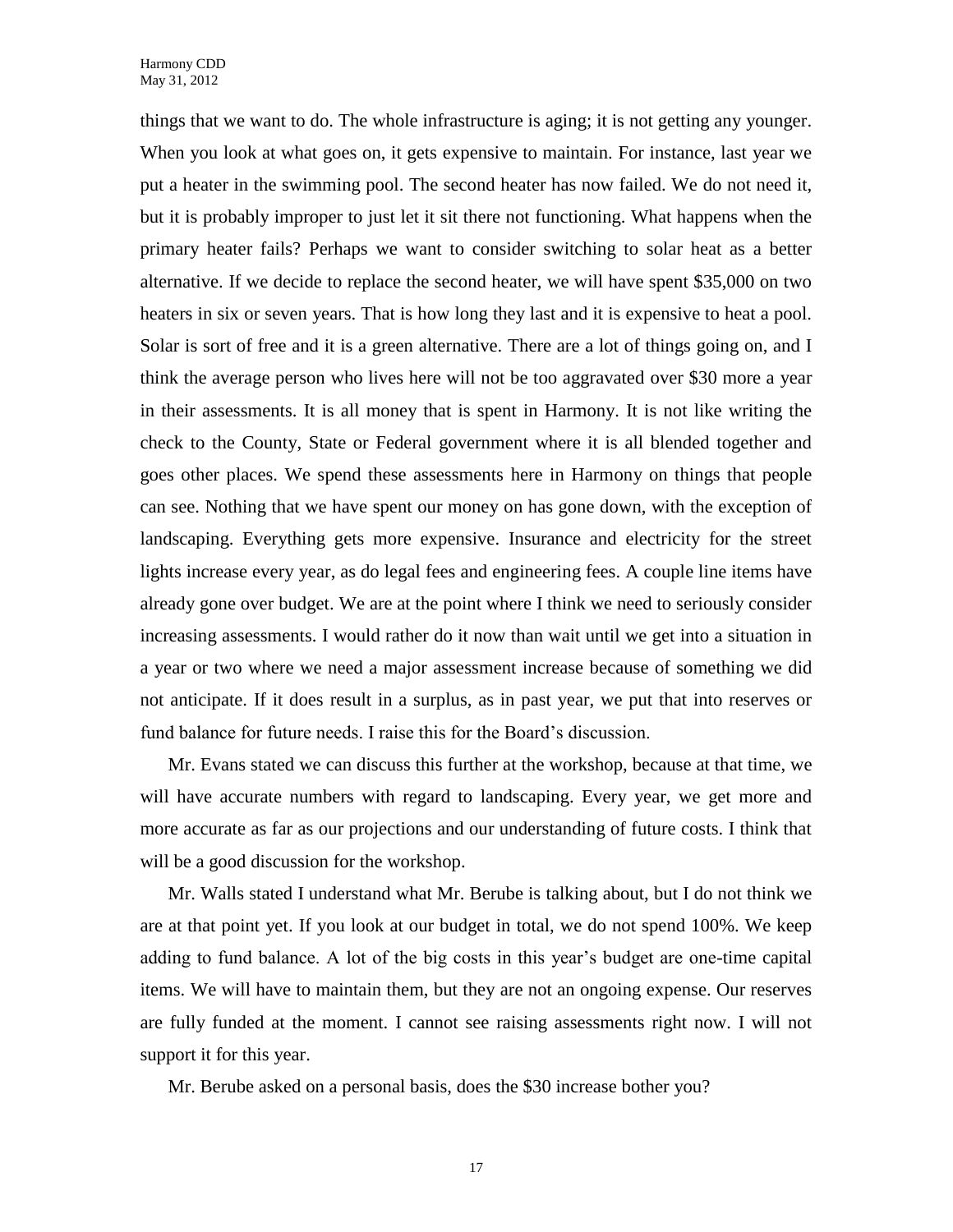Mr. Walls stated yes. It is not bothersome for me, but for some people, it might be.

When we do not need it, I cannot support it.

# **B. Consideration of Resolution 2012-01 Approving the Fiscal Year 2013 Budget and Setting a Public Hearing**

Mr. Evans read Resolution 2012-01 by title into the record.

On MOTION by Mr. Walls, seconded by Mr. Berube, with all in favor, unanimous approval was given to Resolution 2012-01 approving the fiscal year 2013 budget and setting a public hearing for August 30, 2012, at 6:00 p.m.

# **SEVENTH ORDER OF BUSINESS District Manager's Report A. Financial Statements**

Mr. Moyer reviewed the financial statements, which are included in the agenda package and available for public review in the District Office during normal business hours.

Mr. Moyer stated against a \$622,000 non-ad valorem assessment levy, we have collected \$585,000, of which \$37,000 is due and owing and will be received as part of people paying before the tax certificate process begins. Within the next two or three weeks, the County will hold a tax certificate sale.

Mr. Walls stated it started already and is ongoing.

Mr. Moyer stated historically, we have received almost 100%, if not 100%, of our assessments. I am not too concerned about where we are at this point in terms of revenues. On the expenditure side, as Mr. Berube indicated, we have been pretty aggressive on some of the projects that we have undertaken. We are a little over budget but we anticipate at the end of the fiscal year actually coming in a little under budget and would be able to add a little money to fund balance. It will not be the magnitude we have done in previous years, but it will be a little.

### **B. Invoice Approval #145 and Check Run Summary**

Mr. Moyer reviewed the invoices and check summary, which are included in the agenda package and available for public review in the District Office during normal business hours, and requested approval.

Mr. Berube stated I have a question about the email we received regarding the Severn Trent reimbursement. It is probably a technical issue, but the note reads that this reduction in their invoice will be in effect until January 2013. What that does is gives us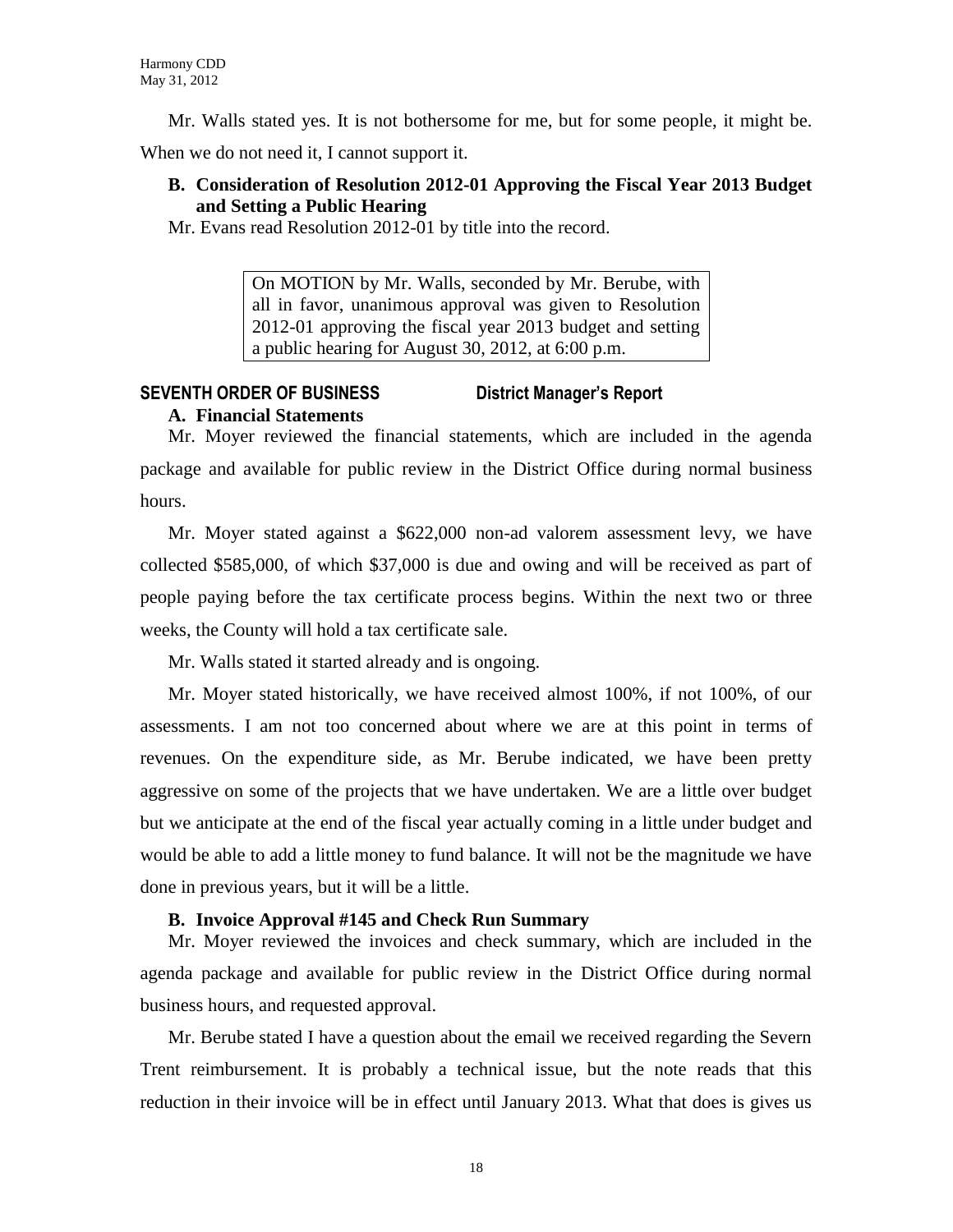nine months at \$1,300 each month for reimbursement. I think it should say "through" January 2013.

Mr. Moyer stated I can have that changed. It was just the way the memorandum was written. I asked for it to be sent to the Board because I wanted you to know that they are starting to do that.

Mr. Berube stated we had some discussion regarding a request to Severn Trent to pay the attorney fees. What was the result of that discussion with Severn Trent?

Mr. Moyer stated they will pay the attorney fees based on Mr. Qualls's summary of the attorney fees. They will reimburse the District on the same program that they are doing for the assessment. They will go through the assessment part, and then they will add the reimbursement for attorney fees on the back end of that. Before the District is totally complete with this process, it will be about 20 months.

Mr. Walls stated please send them my thanks for their offer.

Mr. Berube stated I realize it is being done as a reduction on the monthly bills. That is all fine and good, but we will have 20 months of lower bills, and someone has to keep track of all this for budgeting purposes. Is that the right way to do this, accounting-wise? To an outsider looking at it, it will look like we have been paying \$3,300 each month for management fees and then 20 months from now, that will jump to \$4,600 per month. The money is all coming back here, but it does not look right on an accounting basis.

Mr. Moyer stated for budgetary purposes, we will leave management fees at what the contract provides. At the end of the year, the budget will show, for example, \$50,000 in management fees but actual spent is \$37,000. There will be a surplus at the end of the year that still stays in fund balance. It is easier for them to do that than to process a check and mail it.

Mr. Berube stated we always include a budget narrative so that anyone reading it can understand the budget line items. Perhaps there should be a note in the narrative about the reduction in management fees on a temporary basis. That way, everyone can understand what is going on.

Mr. Moyer stated I will have that added.

On MOTION by Mr. Walls, seconded by Mr. Berube, with all in favor, unanimous approval was given to the invoices, as discussed.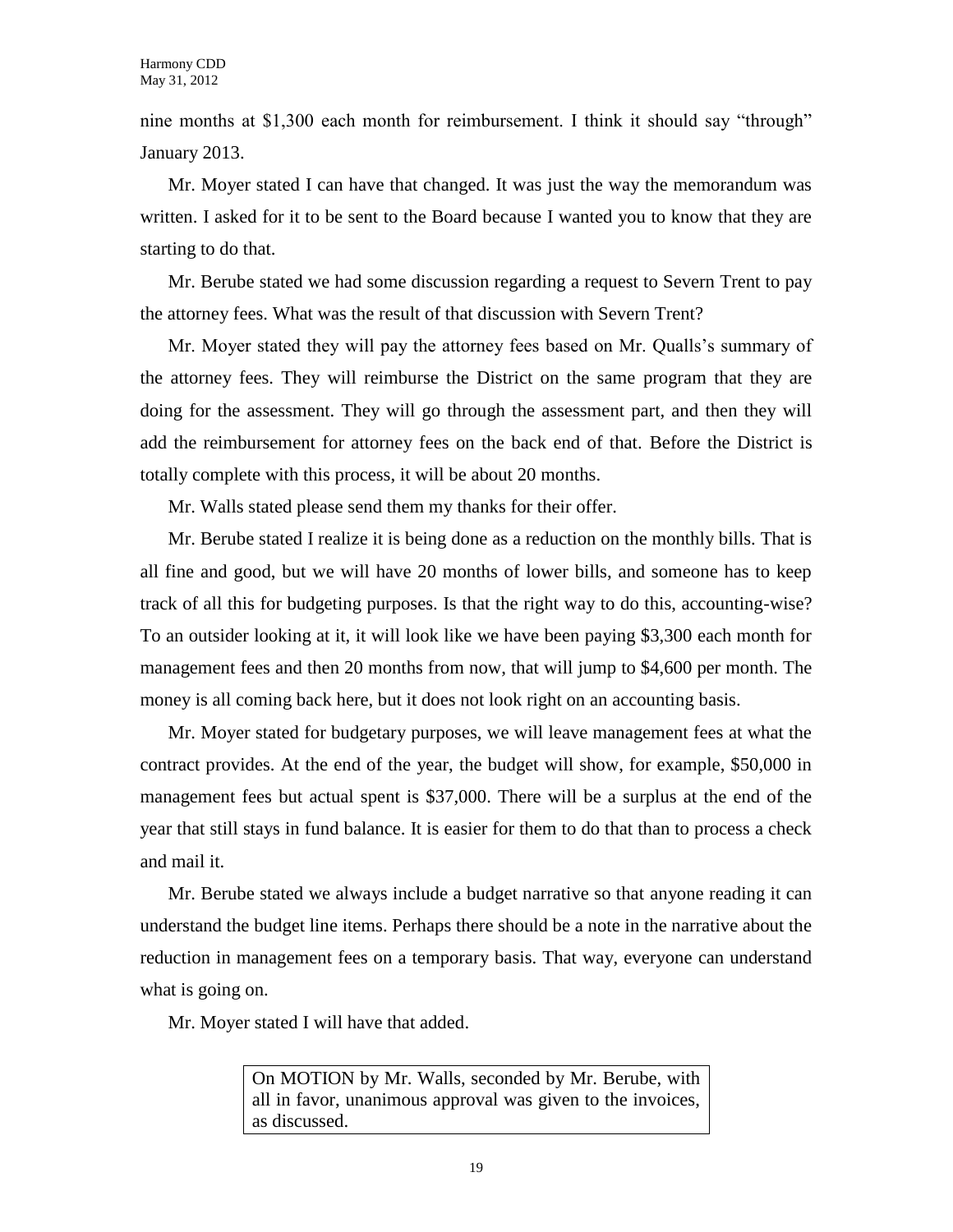## **C. Public Comments/Communication Log**

Mr. Moyer reviewed the complaint log as contained in the agenda package and available for public review in the District Office during normal business hours.

# **D. Website Statistics**

Mr. Moyer reviewed the website statistics as contained in the agenda package and available for public review in the District Office during normal business hours.

# **E. Acceptance of the Audited Financial Statements for Fiscal Year 2011**

Mr. Moyer stated on the first page, the independent auditor's report, they state, "In our opinion, the financial statements referred to above present fairly, in all material respects, the respective financial position of the governmental activities in each major fund of the District as of September 30, 2011, and the respective changes in financial position thereof for the fiscal year then ended in conformity with accounting principles generally accepted in the United States of America." That is traditionally referred to as a clean audit opinion; there are no qualifications. What it really means is that the financial statements that we provided to the auditor as of September 30, 2011, did fairly represent our financial position as of that date. Page 23 is a report on internal control over financial reporting and on compliance and other matters based on an audit of financial statements performed in accordance with Government Auditing Standards. Regarding internal control, they state, "We did not identify any deficiencies in internal control over financial reporting that we consider to be material weaknesses, as defined above." Regarding compliance, they state, "The results of our tests disclosed no instances of non-compliance or other matters that are required to be reported under Government Auditing Standards." Page 24 is the management letter, and their findings begin on page 25 with current year recommendations, in which they indicated they do not have any such recommendations. Page 26, paragraph 8 indicates that the District has not met one or more of the financial emergency conditions described in Section 218.503(1), Florida Statutes, which is the section that defines what a financial emergency is. By not meeting one or more of those conditions, saying it in a more positive way, we are not in a state of financial emergency.

> On MOTION by Mr. Berube, seconded by Mr. Walls, with all in favor, unanimous approval was given to accept the audited financial statements for fiscal year 2011 and to authorize staff to file with the appropriate State agencies.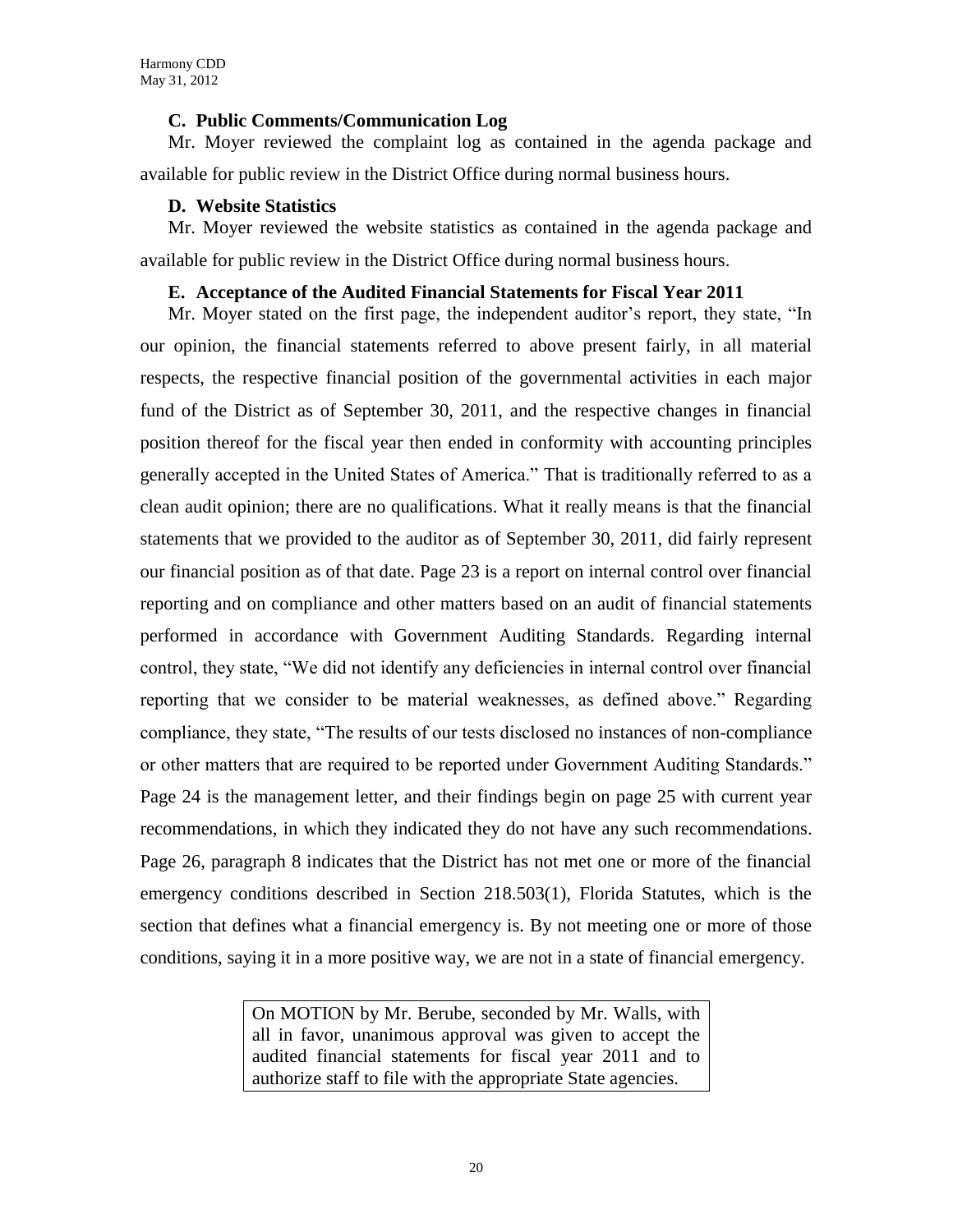# **F. Consideration of the Arbitrage Rebate Calculation Report for the Series 2004 Capital Improvement Revenue Bonds**

Mr. Moyer stated the results of this calculation indicate that no amount must be on deposit in the rebate fund. We have to track this and put it in a rebate fund if we have any rebate liability, and we do not have any.

Mr. Berube asked what would trigger a rebate liability?

Mr. Moyer stated making more in investments than we are paying on the bond rate. If we are paying 5% and earning 6%, that is positive arbitrage, and that goes into the rebate fund. Post 1986, every five years, you take the monies in the rebate fund and send it to the Federal Treasury. We are paying 7.25% on our bonds and earning 0.15%.

> On MOTION by Mr. Walls, seconded by Mr. Berube, with all in favor, unanimous approval was given to arbitrage rebate calculation report for the Series 2004 capital improvement revenue bonds.

# **G. Number of Registered Voters – 633**

Mr. Moyer stated there are 633 registered voters in Harmony. That is only significant if the number was less than 250. The District met both thresholds of having 250 registered voters and being six years old, so transitioned to electing Supervisors in the general election by registered voters and qualified electors.

Mr. Berube stated I noticed there was an advertisement in the newspaper announcing the election. Is that a requirement or just a courtesy?

Mr. Moyer stated I think it is a courtesy.

Mr. Berube stated it was only \$30, and our legal advertising costs decreased significantly this year by changing newspapers.

# **H. Reimbursement of Legal Fees Related to the 2005 Assessments**

This item already having been discussed, the next order of business followed.

# **EIGHTH ORDER OF BUSINESS Staff Reports**

# **A. Attorney**

# **i Landscaping RFP**

Mr. Qualls stated thank you for all your comments at the last meeting. I want to thank the District Manager for all his work. I think a lot of hard work went into the new RFP and it is even better than the last one. It is clear and unambiguous. The bids are out and there have been several replies. I would like to mention five things for the Board to consider as you anticipate evaluating those bids next month, which will help avoid a bid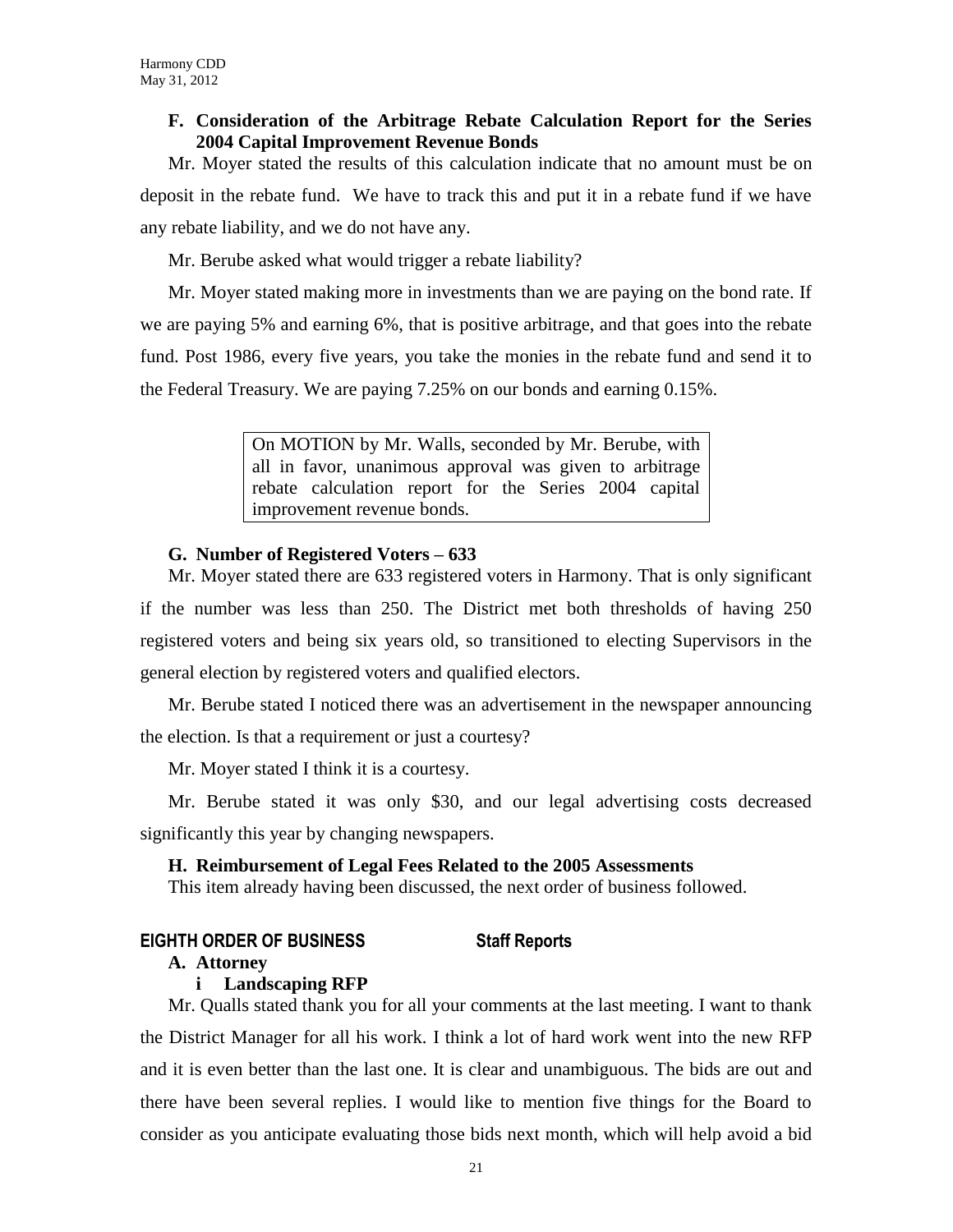protest. You cannot completely avoid a bid protest but here are some things to consider. One, you have already made sure that the RFP is clear and unambiguous. Two, stay strictly with the criteria that you selected and use that as your guiding principle. Three, reject all bids that are non-responsive or that contain material irregularities. There is a difference between material and minor irregularities. A material irregularity is one that if you waived it, you would give that proposer a competitive advantage over other proposers. There will be things that come up in the proposals where perhaps a proposer has left certain things out and you have to determine, which we will do on the record, if it is a material or a minor irregularity.

Mr. Berube asked does that fall into the same area as non-responsive?

Mr. Qualls stated yes. A non-responsive bid is one that contains a material irregularity, something that was left out or changed that would give that proposer an advantage over the others. Four, remember what this Board is selecting is the most responsive and responsible proposer. The term "responsible" gives you some leeway to decide if, in fact, the proposer has the ability to carry out the job. That is different from a responsive bid that has all the items included. When evaluating if they are responsible, you will decide if they have the ability to carry out this job in a responsible manner. Five, when making your evaluations using the criteria that the Board selected, make sure that every choice is reasonable and is rationally supported. I will provide a memorandum that will provide more details, but keep those things in mind for now.

Mr. Qualls stated related to this, it is my understanding that a couple of proposers missed the mandatory pre-bid meeting that took place yesterday. This is a good time to start looking at some of those tests. The question is, is missing the mandatory pre-bid meeting something that this Board could waive as a minor irregularity? In other words, does missing the mandatory meeting give those proposers a competitive advantage over other proposers? At the outset, you could say that missing that meeting will not give them a competitive advantage. In fact, you could argue that it will give them a disadvantage because they are not familiar with the grounds and their proposal will suffer. There is case law addressing this. There have been successful bid protests won when a proposer submits a proposal and it changes the terms that the agency, or District, was seeking in the proposal. That entity then wins the bid, and then you open it up for proposers who say they would have submitted a proposal if they knew they did not have to attend that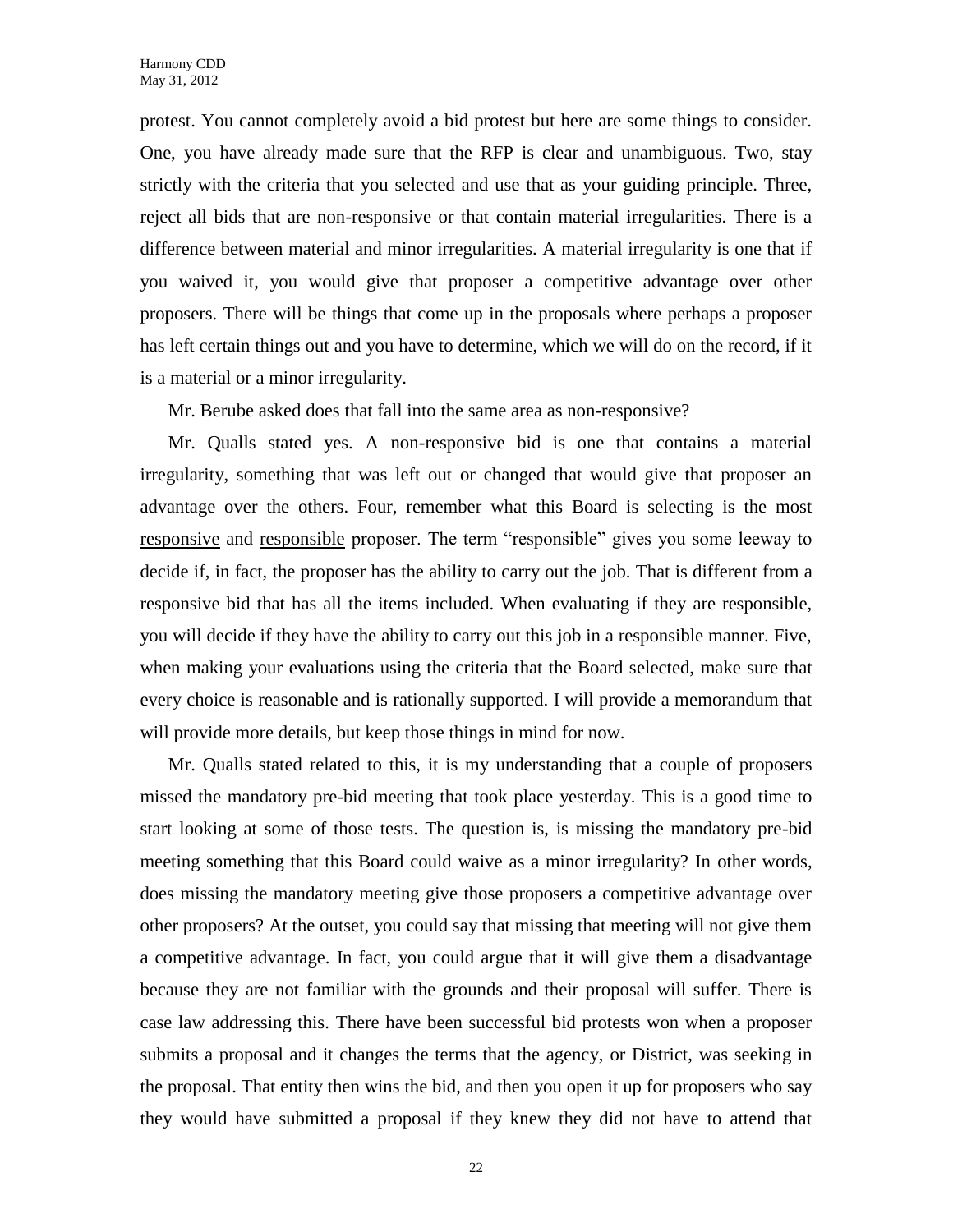mandatory meeting. While you might not confer a competitive advantage on the proposers who have already submitted bids, it could be argued that you conferred a competitive advantage on those who were able to miss the meeting and their bids were still considered. Then you will have people saying they would have submitted a big except for the fact that they could not attend the mandatory pre-bid meeting. My advice is that is probably not something that should be waived because it is closer to a material irregularity in the bids. I will include that in the memorandum.

Mr. Berube stated bottom line is, mandatory means mandatory. If you do not show up, then you are done.

Mr. Moyer stated there were no extenuating circumstances. If he had gotten in an accident and could not make it, that might be a basis for considering. They just put it on the wrong day on their calendar. There is no sense to put the bid process in jeopardy over that, in my opinion.

Mr. Berube asked how many people showed up?

Mr. Tome stated there were 13.

Mr. Berube asked you know those people who said they could not attend?

Mr. Moyer stated there was only one. I told Mr. Qualls there were two. I received two phone calls, but it was from the same company.

Mr. Tome stated on the form, there were two companies who picked up packages but did not attend the meeting. I know about the one company who scheduled it for the wrong day, and I do not recall the name of the other company that just did not show up.

Mr. Moyer stated that is fine not to show up. They can pick up a package and take a look at it and realize they cannot conform to the specifications, so they will just not attend the meeting.

Mr. Berube asked everyone received the same RFP package that said it was a mandatory pre-bid meeting?

Mr. Moyer stated yes.

Mr. Evans stated what I hear Mr. Qualls saying is that we do not necessarily have the discretion, without putting the bid process in jeopardy, to waive certain things.

Mr. Qualls stated you never want to waive something that you would deem a material irregularity, one that would give the proposer, who left something out or did not complete something the way you asked, a competitive advantage over other proposers. You cannot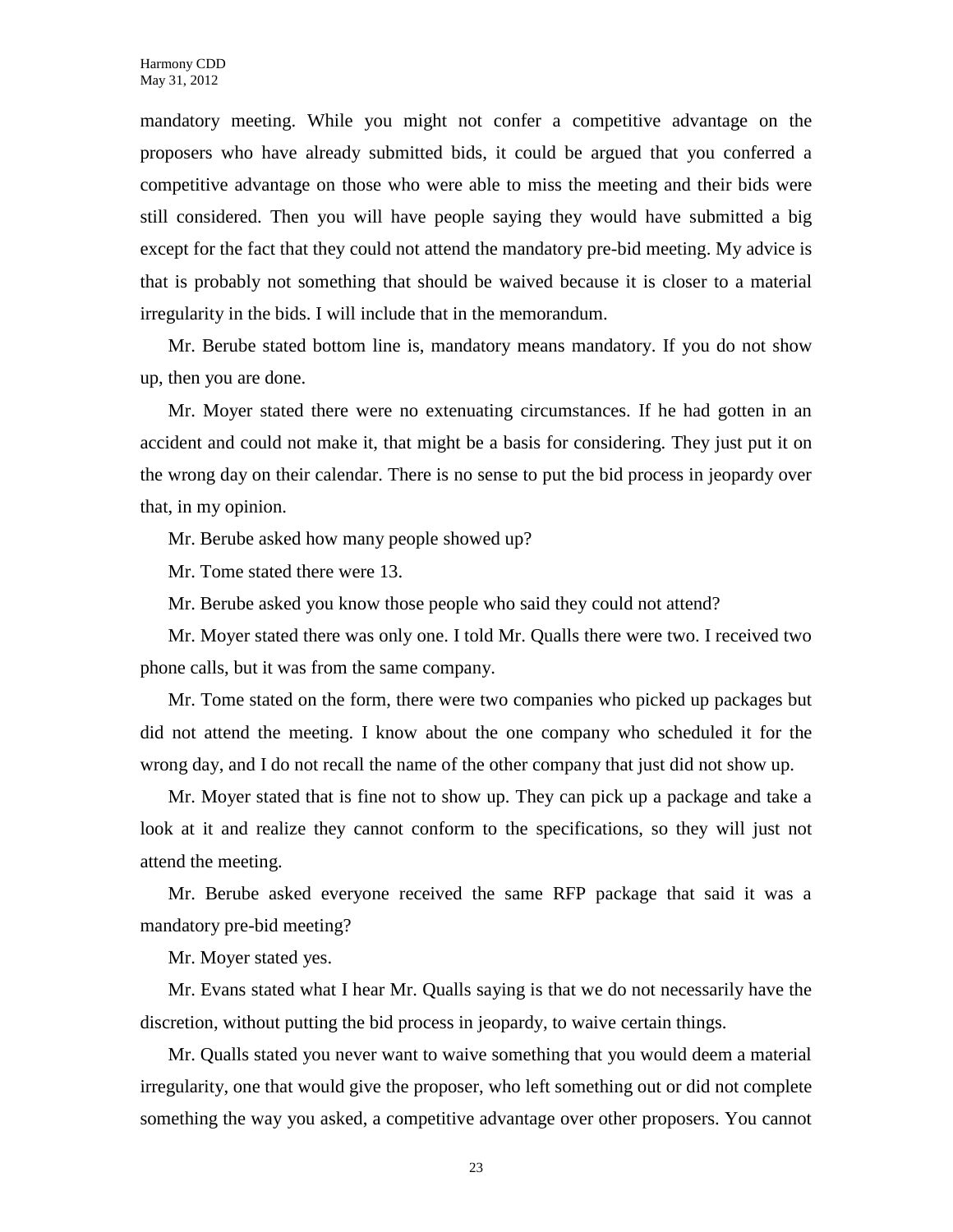waive those. That will not survive a bid protest. As you can imagine, as the economy takes a downturn, the number of bid protests increases. There was a bid protest just recently in a CDD for a landscape maintenance contract. You want to be very careful. There will be irregularities, and there typically are. The key is, are they material, do they confer a competitive advantage, or is it something you can waive. For example, in one case, a proposer submitted a cashier's check instead of the required bond. The court said that was immaterial since both serve the same purpose. Another example in another case, a proposer failed to submit a required form; however, all of the relevant information that was in that form was in other places in the proposal. That is another example of an immaterial irregularity because it did not confer a competitive advantage by not filling out that form since all of the requisite information was in other places. These are things that are minor and that you cannot waive. You cannot waive things that will give someone a competitive advantage that other proposers did not have.

Mr. Evans stated in the event that we have a series of people who provide proposals that we deem are insufficient but they disagree and they want to challenge this bid process and puts us in a lock-down scenario that impedes our ability to move forward, we have an existing agreement with Luke Brothers that provides us with the ability to renew that contract.

Mr. Qualls stated that is correct.

Mr. Evans asked if we receive a lot of bid protests for whatever reason, can we reject all bids?

Mr. Qualls stated yes.

Mr. Evans stated so we can reject all bids and then fall back on the existing contract for an extension.

Mr. Qualls stated that is correct.

Mr. Evans stated I do not want us to be boxed in because someone tries to use undue leverage on this Board because they may believe we were unfair because they left things out.

Mr. Moyer stated the RFP makes it clear that the Board can reject all bids for any purpose.

Mr. Qualls stated that is correct. Does the Board plan to evaluate these bids at the June meeting?

24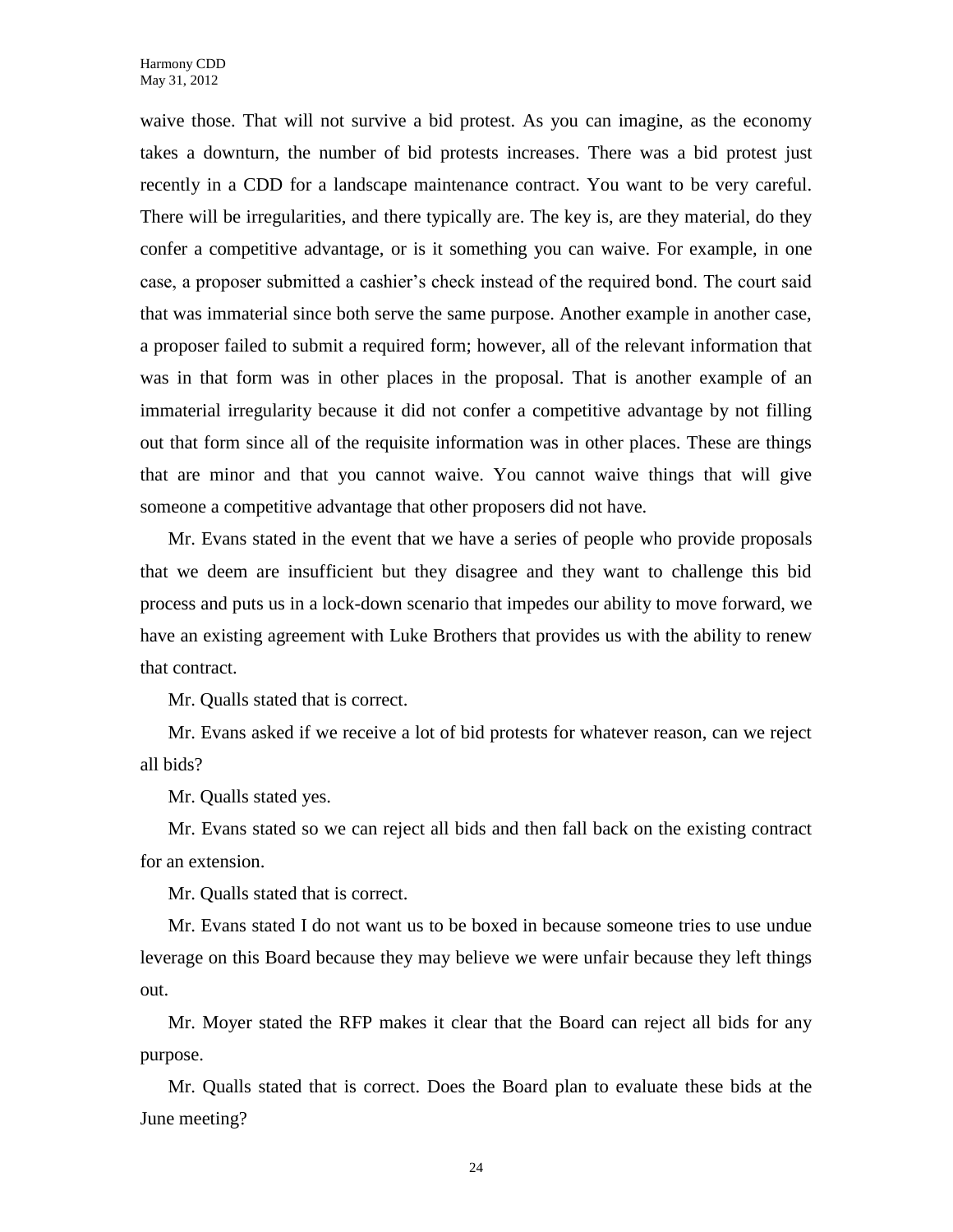Mr. Evans stated I would think so.

Mr. Qualls stated I think that is a good idea simply because the contract with Luke Brothers expires September 30, 2012. To terminate that agreement, it requires 60 days' notice. If the Board evaluated the bids in July, which you are not, that gets very close to providing them with a 60-day notice, but evaluating them in June gives you time to do that if necessary. The key is to keep it simple and be rational. You selected the criteria, so stay with it. There needs to be a discussion on the record, and I think it would be helpful to show the rational, logical review that you will do for these proposals.

Mr. Berube asked when will the packages be distributed to the Board?

Mr. Moyer stated we will publicly open them on June 15 at 2:00 p.m. and read the amounts into the record so everyone knows what the bids were. Then we will get with staff, primarily Mr. Haskett, to put them in some sort of summary form, and then we will provide it to the Board as soon as we package it together. I would think three or four days after June 15, so you should have them a week prior to the Board meeting.

Mr. Berube stated I will be out of town for the June meeting and I will try to participate by telephone. If I can receive the packages in advance, I will have time to review them. This is where we will score the proposals to the criteria?

Mr. Quall stated yes, and you will rank them.

#### **ii OUC**

Mr. Qualls stated OUC has sent out a contractor that visited with Mr. Golgowski, and the contractor has been hired by OUC to go through OUC's easements and in some cases, outside of OUC's easements, to get rid of trees or other things that could be viewed as a threat to interfere with power lines. There are several trees that are within the boundary of the District that the District is currently maintaining, that will most likely be destroyed by this contractor in order to clear out this easement on behalf of OUC. Some of these are palm trees and they are not going to grow any higher, and some of them are so far away that they are really not in danger of hitting the power lines in Mr. Golgowski's opinion. Mr. Golgowski suggested meeting with OUC to try to inject a little common sense into the process and give the District the ability to make the determination if the trees are going to be destroyed, try to move the trees out of the way, or try to get OUC to make an exception for these particular trees for the stated reasons. When the contractor comes back out, I told Mr. Golgowski to be sure to get from the contractor the authority and the plan for getting rid of these trees, and then meet with OUC to try to provide an avenue for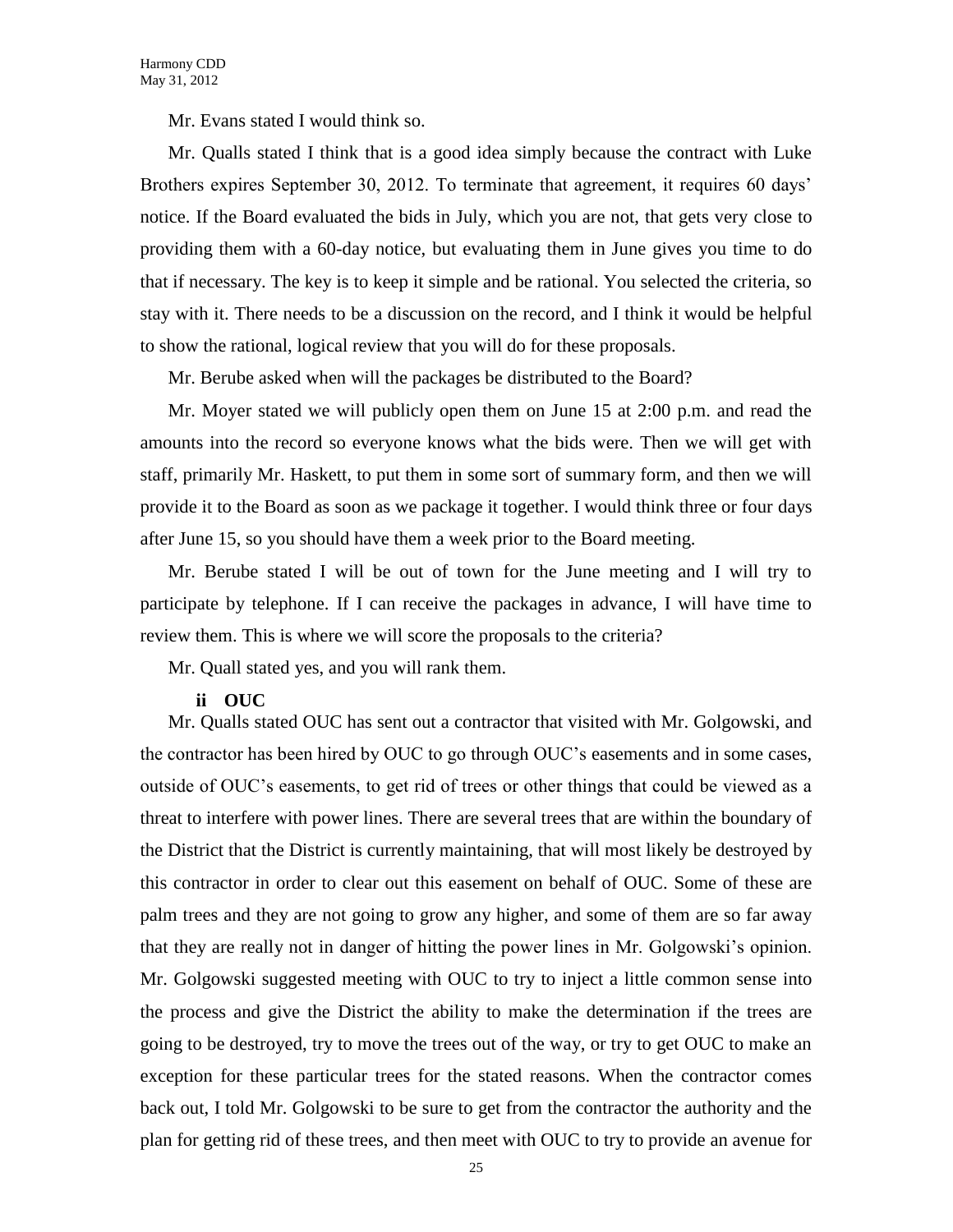the District to have some input in that process so that you are not driving along U.S. Hwy. 192 and all of a sudden, 30 trees have been cut down.

Mr. Berube asked is this what we are seeing going on with the grinding and foliage?

Mr. Golgowski stated that is part of it.

Mr. Evans asked what authority does he have to go on private property to remove anything?

Mr. Qualls stated that was my first question, and I did not see the authority outside of the easement.

Mr. Evans stated he has zero authority outside the easement since it is private property. He can go only into the easement.

Mr. Walls asked are the trees in question all along U.S. Hwy. 192?

Mr. Qualls stated yes.

Mr. Walls stated those power lines are really high.

Mr. Berube stated that is correct, but they do not want anything underneath them.

Mr. Moyer stated there is another set of power lines underneath the tall ones.

Mr. Evans stated it is just a matter of where the easements are.

Mr. Qualls stated that is correct.

Mr. Tome stated there are some at the west entrance and at the tunnel.

Mr. Golgowski stated the first line of palms at the tunnel and the bulk of them at the west end, west of the western entrance. There are 26 pines, four oaks and three magnolias.

Mr. Evans asked is the contractor saying they are just going to cut them down?

Mr. Golgowski stated yes.

Mr. Evans stated if he is on private property, we can have him arrested. The other option is for them to replace them or move them. If they start cutting down trees on our property that they cannot prove, without a shadow of a doubt, are an impediment to the public safety of those lines, there will be consequences. Just because there is a contractor who comes out here, he is billing OUC for that work.

Mr. Berube stated the more trees he cuts down, the more money he gets.

Mr. Evans stated that is exactly right.

Mr. Tome stated we agree. These trees are on District property, which is why we raised it with you.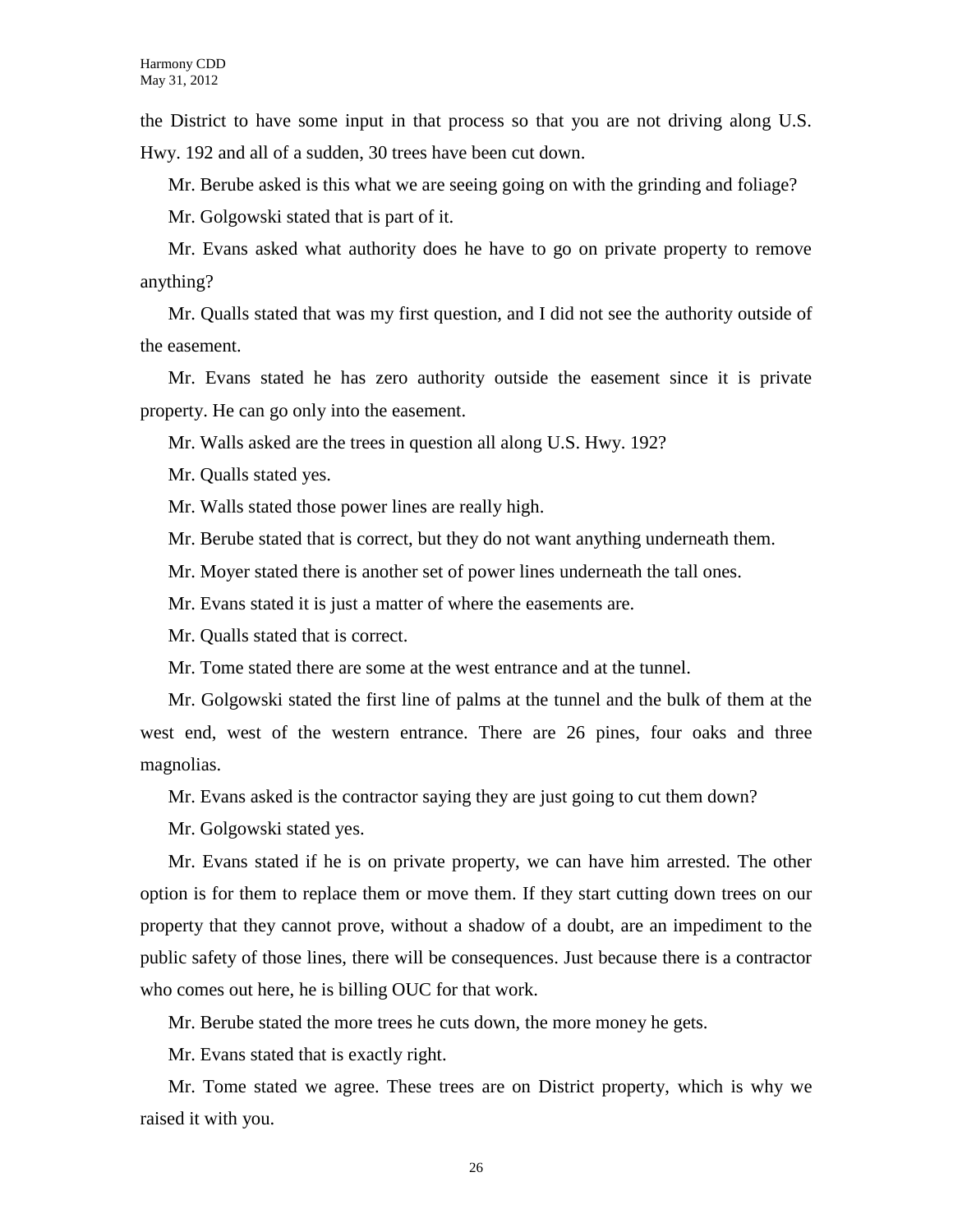Mr. Evans stated you can pass the message to the contractor that if they remove any trees on the District's property, they will pay for it to be replaced.

Mr. Qualls stated that amounts to a taking.

Mr. Evans stated it is a taking.

Mr. Qualls stated I would at least want to see the authority from this contractor, and when we get presumably a contract with OUC, then we need to review it.

Mr. Berube asked instead of being reactive, can we be proactive?

Mr. Qualls stated I think Mr. Golgowski has been very proactive.

Mr. Berube stated maybe Mr. Qualls should send a letter to OUC's legal department saying what our position is and for them to stay off our property. That way we do not need to wait for Mr. Golgowski to meet with the contractor and thereby putting him in the position of dealing with the contractor but can simply tell him no.

Mr. Qualls stated if you do not want to spend money on legal fees, you can authorize someone to draft that letter on your behalf. It would probably take me 20 minutes to say they need to show us under what authority they plan on cutting down trees in the attached exhibit.

Mr. Evans asked have they already cut some of the trees?

Mr. Tome stated no, but they are here.

Mr. Berube stated I have seen them on both sides.

Mr. Evans stated I would have a letter sent saying that it is our understanding, based on conversations with their contractor, that OUC intends to remove personal property of the District that is on District land, of which you do not have an easement, and by what authority are you making these accusations, and make known your intent.

Mr. Berube stated I think we should work through legal counsel. I do not think it is fair to put Mr. Golgowski in a position to deal with it. He is good about it, but it is not fair to ask him to get into a contest with some contractors.

Mr. Evans stated we will ask Mr. Qualls to draft a letter.

#### **B. Engineer**

There being nothing to report, the next order of business followed.

# **NINTH ORDER OF BUSINESS Supervisor Requests**

There being none, the next order of business followed.